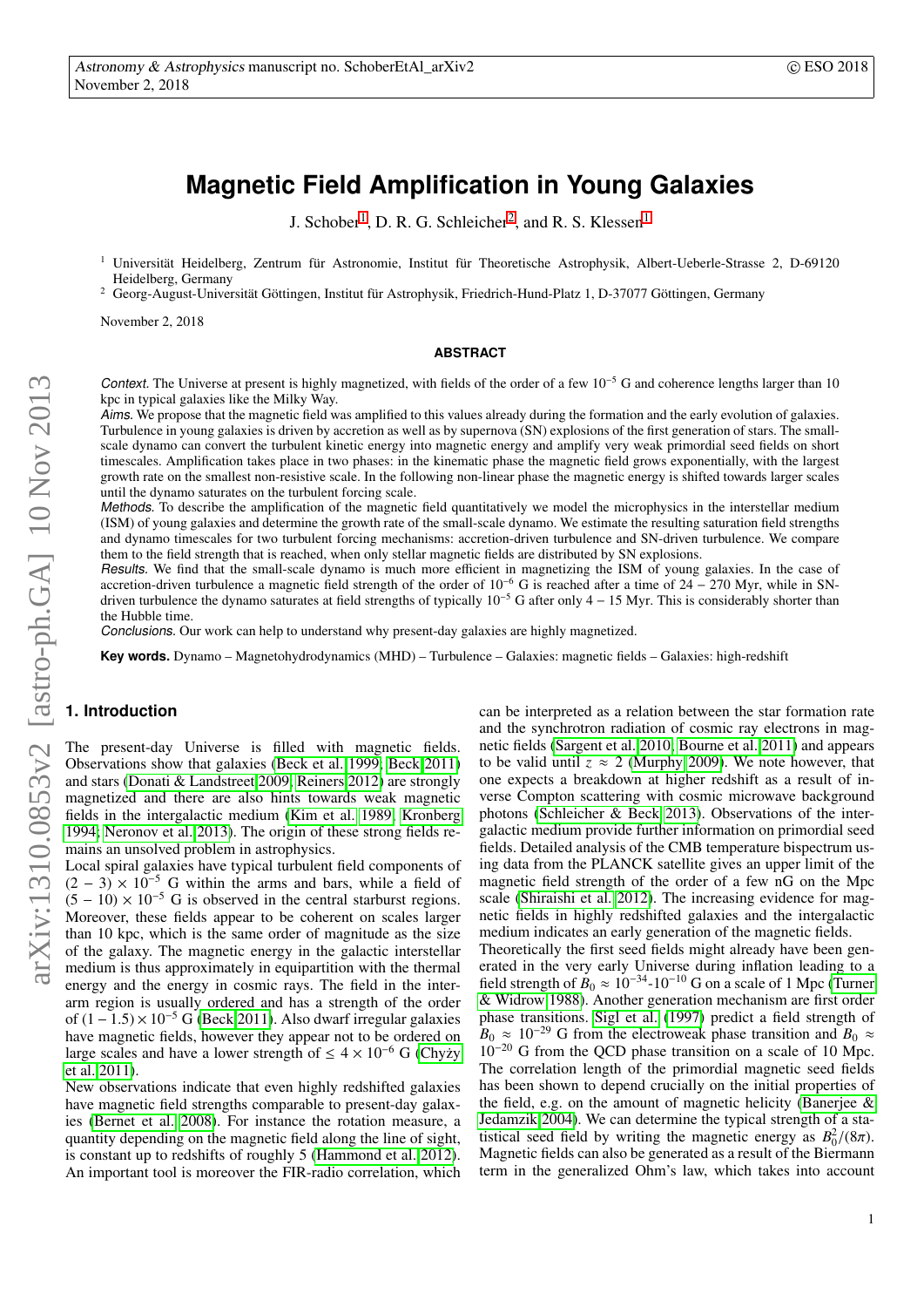the different behavior of the electron and ion fluid [\(Biermann](#page-12-18) [1950;](#page-12-18) [Kulsrud & Zweibel 2008\)](#page-12-19). A typical field strength resulting from this so-called "Biermann battery" is 10−<sup>19</sup> G [\(Xu et al.](#page-12-20) [2008\)](#page-12-20). Recently, [Schlickeiser](#page-12-21) [\(2012\)](#page-12-21) has shown that a turbulent magnetic field can be generated in plasma fluctuations within an unmagnetized non-relativistic medium. From this effect we would expect typical seed fields of a few  $10^{-10}$  G within the first galaxies. Although this exceeds the resulting field strengths of other generation mechanisms it still cannot explain the typical values in local galaxies. Thus, amplification processes need to take place.

A very efficient mechanism to amplify weak seed fields is the small-scale or turbulent dynamo, which converts kinetic energy from turbulence into magnetic energy by randomly stretching and twisting the field lines. The magnetic energy grows exponentially in the kinematic phase, while the growth rate is largest on the resistive scale [\(Kazantsev 1968;](#page-12-22) [Subramanian](#page-12-23) [1997;](#page-12-23) [Brandenburg & Subramanian 2005\)](#page-12-24). There are two dimensionless parameters, which control the efficiency of this process [\(Schober et al. 2012b;](#page-12-25) [Bovino et al. 2013\)](#page-12-26): the hydrodynamic Reynolds number

<span id="page-1-2"></span>
$$
Re = \frac{VL}{\nu},\tag{1}
$$

where *V* is the turbulent velocity on the outer scale of the inertial range  $L$  and  $\nu$  is the viscosity, and the magnetic Reynolds number

$$
Rm = \frac{VL}{\eta},\tag{2}
$$

with  $\eta$  being the magnetic resistivity. The ratio of the Reynolds<br>numbers defines the magnetic Prandtl number numbers defines the magnetic Prandtl number

<span id="page-1-1"></span>
$$
Pm \equiv \frac{Rm}{Re} = \frac{\nu}{\eta}.
$$
 (3)

Furthermore, the dynamo growth rate depends on the type of the turbulence ranging from incompressible Kolmogorov turbulence [\(Kolmogorov 1941\)](#page-12-27) to highly compressible Burgers turbulence [\(Burgers 1948\)](#page-12-28). Eventually the magnetic field is strong enough for back reactions to occur on the gas and the non-linear growth sets in [\(Schekochihin et al. 2002\)](#page-12-29). In this phase the magnetic energy is transported towards larger scales. Now the evolution no longer depends on the Reynolds and Prandtl numbers, but still on the type of turbulence [\(Schleicher et al. 2013\)](#page-12-30). The nonlinear phase comes to an end, when the magnetic field reaches saturation on the turbulent forcing scale *L*.

Turbulence is driven efficiently for the first time in the history of the Universe when dark matter halos become massive enough that gas begins to cool efficiently and flows into the potential wells of dark matter halos. This leads to the formation of the first generation of stars and the subsequent build-up of galaxies. The first stars form at redhifts between 20 and 15 within primordial minihalos, which have typical masses of more than  $10<sup>5</sup>$ solar masses  $(M<sub>o</sub>)$  (see e.g. [Abel et al.](#page-12-31) [\(2002\)](#page-12-31); [Bromm & Larson](#page-12-32) [\(2004\)](#page-12-32); [Clark et al.](#page-12-33) [\(2011\)](#page-12-33)). In recent publications it was shown, numerically as well as semi-analytically, that during the formation of the first stars, dynamically important magnetic fields can be generated by the small-scale dynamo on short timescales [\(Sur](#page-12-34) [et al. 2012;](#page-12-34) [Turk et al. 2012;](#page-12-35) [Schober et al. 2012a\)](#page-12-36). According to the theory of hierarchical structure formation the first galaxies, also called protogalaxies, form at redshifts smaller than about 10 in massive dark matter halos with more than  $10^7 M_{\odot}$  [\(Greif et al.](#page-12-37) [2008;](#page-12-37) [Bromm et al. 2009\)](#page-12-38). In young galaxies accretion as well as the penetration of supernovae (SN) shocks through the gas generate turbulence, which initiates small-scale dynamo action [\(Beck et al. 2012;](#page-12-39) [Latif et al. 2013\)](#page-12-40).

In this paper, we follow the evolution of the magnetic field in an initially weakly magnetized young galaxy. Because the true dynamical nature of the first galaxies is not well known, we adopt two simplified complementary models: a spherical galaxy as well as a disk-like system, both with constant density and temperature. We model microphysical processes, such as the diffusion of the kinematic and magnetic energy, in order to find the magnetohydrodynamical (MHD) quantities, which determine the growth rate of the small-scale dynamo. Turbulence can be generated by accretion flows into the center of the halo, for which we estimate the typical Reynolds numbers. Then we follow the evolution of the magnetic field strength in the kinematic and the non-linear phase, until saturation on the driving scale of the turbulence is reached. Also stellar feedback, in particular SN explosions, influences the evolution of the magnetic field. On the one hand supernovae distribute stellar magnetic fields in the interstellar medium (ISM) [\(Rees 1987\)](#page-12-41), on the other hand they drive turbulence, which again leads to dynamo action [\(Balsara et al. 2004\)](#page-12-42). We compare the resulting magnetic field strengths from both mechanisms with the field strength gained by an accretion-driven small-scale dynamo.

The outline of the paper is as follows: In section [2](#page-1-0) we describe our model. We determine the values of viscosity and magnetic diffusivity in the interstellar medium and estimate the evolution of SN explosions. Driving mechanisms of turbulence are discussed in general. In the last part of this section we summarize the main points of a mathematical description of magnetic field amplification by the small-scale dynamo. The kinematic phase described by the so-called Kazantsev theory and a model for the non-linear growth phase are introduced. In section [3](#page-5-0) we present our results for the evolution of the magnetic field in the different types of models. First we discuss the generation of turbulence by accretion and the resulting efficiencies of the dynamo, i.e. the saturation magnetic field strength and the time until saturation occurs. Second, we analyze the effect of stellar feedback. We compare the efficiency of distributing stellar magnetic fields by SN with the one of the SN-driven turbulent dynamo. We draw our conclusions in section [4.](#page-11-0)

## <span id="page-1-0"></span>**2. Modeling Physical Processes in a Protogalaxy**

#### <span id="page-1-3"></span>2.1. General Aspects

The nature of young galaxies is still an active topic of research (see [Bromm & Yoshida](#page-12-43) [\(2011\)](#page-12-43) for a review). For our order of magnitude estimate of the magnetic field evolution we use a very simplified model, with the choice of parameters being motivated from numerical simulations [\(Greif et al. 2008;](#page-12-37) [Bromm](#page-12-38) [et al. 2009;](#page-12-38) [Latif et al. 2013\)](#page-12-40). We are interested in massive protogalactic objects at redshifts of roughly 10.

In our model we assume a mean particle density of

$$
n = 10 \text{ cm}^{-3},\tag{4}
$$

and a temperature of

$$
T = 5 \times 10^3 \text{ K.}
$$
 (5)

The density as well as the temperature are, as first approximation, constant throughout the whole galaxy. For simplicity we take into account a gas that only consists of hydrogen, which is at the given values of *n* and *T* mostly ionized.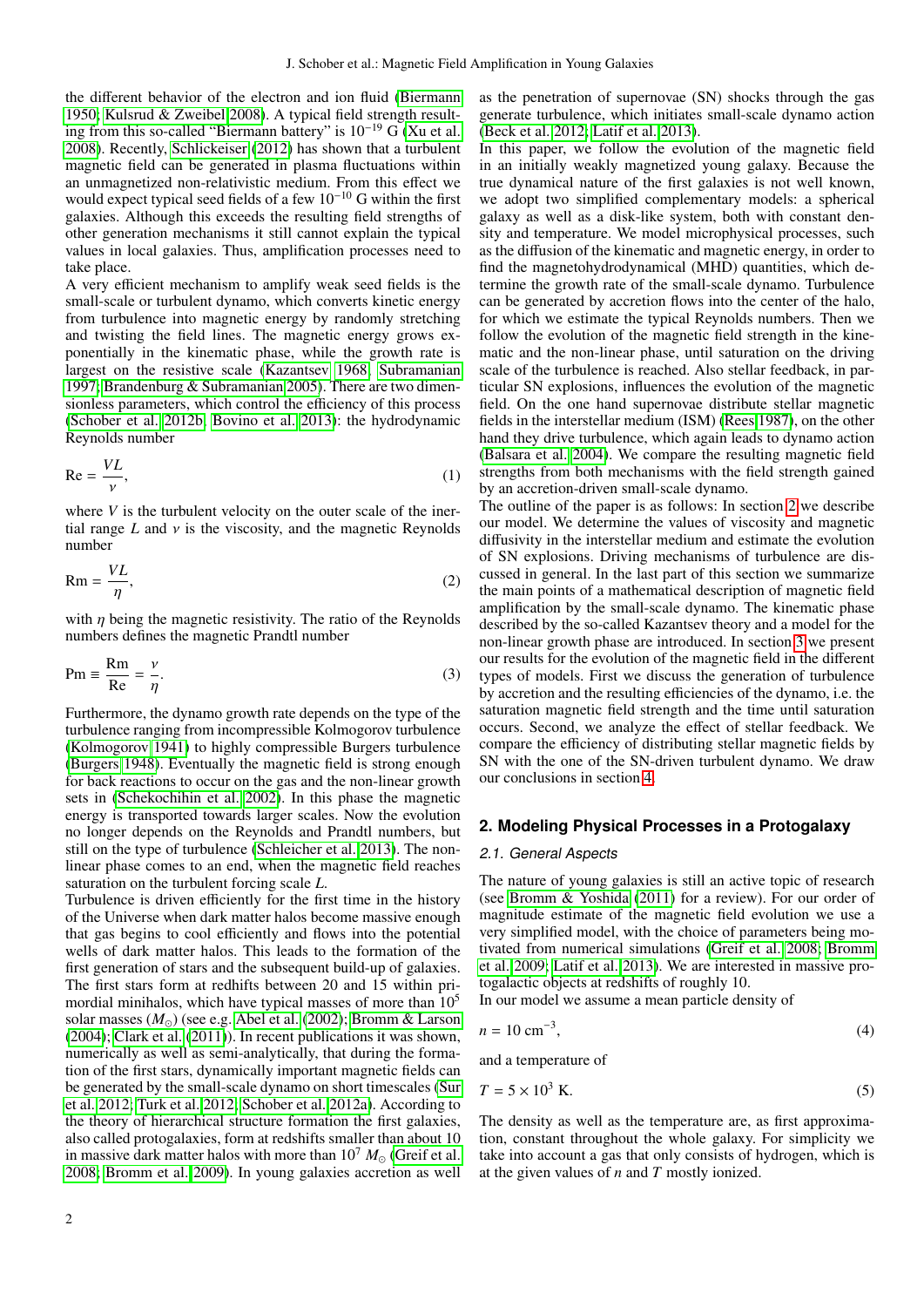The mean shape of the primordial galaxies differs most probably from the one of present-day galaxies. Due to a significant amount of angular momentum the protogalaxies may form in a spherical way and develop a more disk-like structure at later stages. To account for the unknown typical shape, we model two extreme cases, a spherical and a disk-like galaxy, which have the same gas mass.

Spherical Galaxy In the case of a spherical protogalaxy we assume the radius to be

$$
R_{\rm sph} = 10^3 \text{ pc.}
$$
 (6)

<span id="page-2-6"></span> $R_{\rm sph} = 10^3$  pc. (6)<br>As within this radius the density as well as the temperature are constant we find a total mass of the baryonic gas of

$$
M \approx 10^9 \ M_{\odot}.\tag{7}
$$

Disk-Like Galaxy As our second fiducial model we use a galaxy with disk scale height of ten percent of the radius, i.e.

$$
H_{\text{disk}} = 0.1 \ R_{\text{disk}}.\tag{8}
$$

 $H_{\text{disk}} = 0.1 R_{\text{disk}}.$  (8)<br>With the condition that the gas mass of the disk needs to be the same as in the spherical case, the disk radius is

<span id="page-2-7"></span>
$$
R_{\text{disk}} \approx 2.4 \times 10^3 \text{ pc.}
$$
 (9)

#### <span id="page-2-5"></span>2.2. Microphysics in the ISM

As the temperature in the primordial ISM is very high, we can assume the gas to be (at least partially) ionized. We thus need to deal with the full plasma equations, i.e. the continuity, the momentum and the energy equations for both the ions and the electrons. Closures of these equations were found by [Braginskii](#page-12-44) [\(1965\)](#page-12-44), who used the Chapman-Enskog scheme [\(Chapman et al.](#page-12-45) [1953\)](#page-12-45). The closure is based on the assumption that the macroscopic scale of the plasma is large compared to the mean-free path

<span id="page-2-0"></span>
$$
\ell_{\rm mfp} = \frac{1}{nr_{\rm c}^2},\tag{10}
$$

or compared to the gyro-radii of the electrons and the ions

$$
\rho(B) = \frac{(2m_s kT)^{1/2}c}{eB}.\tag{11}
$$

<span id="page-2-1"></span>Here  $r_c = e^2/(kT)$  is the distance of closest particle approach with e being the elementary charge and k the Boltzmann conwith *e* being the elementary charge and *k* the Boltzmann constant. The mass of the species is labeled  $m_s$ , where the s stands for electrons (e) or protons (p), and *c* is the speed of light. Further, we use here the thermal velocity  $(2kT/m<sub>s</sub>)<sup>1/2</sup>$  and as-<br>sume that the temperatures of the ions and electrons are equal sume that the temperatures of the ions and electrons are equal  $(T_e = T_p \equiv T)$ . In principle, the components of a plasma can have unequal temperatures as during plasma heating the different fluids are heated differently. However, after a certain time *t*eq, an equilibrium will be reached. The electron-proton equilibrium time can be computed by [\(Spitzer 1956\)](#page-12-46)

$$
t_{\text{eq}} = \frac{3m_{\text{e}}m_{\text{p}}k^{3/2}}{8(2\pi)^{1/2}nZ_{\text{e}}^2Z_{\text{p}}^2e^4\text{ln}(\Lambda)} \left(\frac{T_{\text{e},0}}{m_{\text{e}}} + \frac{T_{\text{p},0}}{m_{\text{p}}}\right)^{3/2},\tag{12}
$$

where  $Z_s$  is the charge of species s,  $T_{s,0}$  its initial temperature<br>and the Coulomb logarithm is defined by and the Coulomb logarithm is defined by

$$
\ln(\Lambda) \approx 6.6 - 0.5 \ln \left( \frac{n}{10^{14} \text{ cm}^{-3}} \right) + 1.5 \ln \left( \frac{kT}{1.6 \times 10^{-12} \text{ erg}} \right).
$$
 (13)

If we assume  $T_{e,0}$  and  $T_{p,0}$  to be extremely different, e.g.  $T_{e,0}$  =  $10^3$   $T_{p,0}$ , the typical  $t_{eq}$  for our model is of the order of 440 yr. It will be shown later that this is way below the typical dynamo timescales, which can be up to many Myr. Thus, the electron and the proton temperature can be assumed to be equal in our calculation.

A comparison of the length scales [\(10\)](#page-2-0) and [\(11\)](#page-2-1) in our model can be found in figure [1.](#page-2-2) When the gyro-radius becomes smaller than the mean-free path, the magnetic field dominates the dynamics of the plasma, i.e. it becomes "magnetized". In our model the electron fluid becomes magnetized at a magnetic field strength of roughly  $10^{-12}$  G, the ion fluid at  $10^{-10}$  G.



<span id="page-2-2"></span>Fig. 1. The gyro-radii of electrons and ions  $\rho_e$  and  $\rho_p$  as a function of magnetic field strength compared to the typical macroscopic scale  $L \approx 10^3$  pc and the mean-free path  $\ell_{\rm mfp}$ . Within our fiducial case for the density and the temperature the electron fluid becomes magnetized at a magnetic field strength of roughly  $10^{-12}$  G, the ion fluid at  $10^{-10}$  G.

#### 2.2.1. Viscosity

In the transition from an unmagnetized to a magnetized state, the plasma becomes anisotropic, i.e. certain physical quantities then depend on their relative orientation to the magnetic field direction.

In the unmagnetized case the kinematic viscosities for electrons and ions obtained from the Chapman-Enskog closure scheme are [\(Braginskii 1965\)](#page-12-44)

<span id="page-2-3"></span>
$$
\nu_{\parallel, e} = 0.73 \frac{\tau_e kT}{m_e} = 1.4 \times 10^{14} \text{ cm}^2 \text{s}^{-1}
$$
 (14)

<span id="page-2-4"></span>
$$
\nu_{\parallel, \mathrm{p}} = 0.96 \frac{\tau_{\mathrm{p}} kT}{m_{\mathrm{p}}} = 8.7 \times 10^{15} \text{ cm}^2 \text{s}^{-1} \tag{15}
$$

with the collision times for electrons and ions

$$
\tau_{\rm e} = \frac{6\sqrt{2}\pi^{3/2}\sqrt{m_{\rm e}}(kT)^{3/2}}{16\pi^2\ln(\Lambda)e^4n}
$$
(16)

$$
\tau_{\rm p} = \frac{12\pi^{3/2} \sqrt{m_{\rm p}} (kT)^{3/2}}{16\pi^2 \ln(\Lambda)e^4 n}.
$$
\n(17)

<sup>19</sup>  $16\pi^2 \ln(\Lambda)e^4 n$ <br>In the presence of a strong magnetic field the viscosity becomes anisotropic and one has to distinguish between the viscosity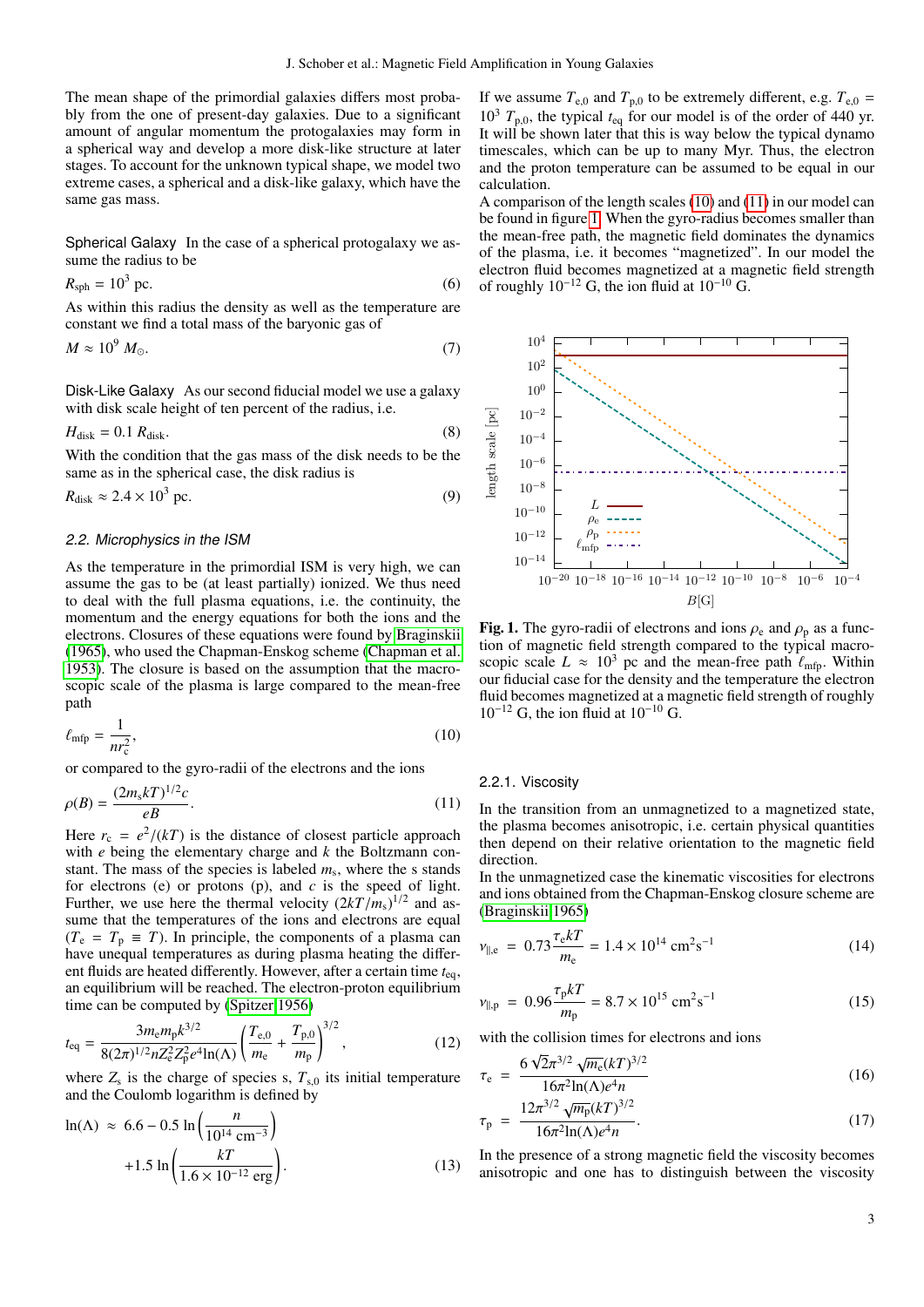$\lambda$ 

along (parallel to) and the one perpendicular to the magnetic field lines. While the parallel viscosity stays the same as in the unmagnetized case (e.g. equations [14](#page-2-3) and [15\)](#page-2-4), the viscosity perpendicular to the field is given by [\(Simon 1955\)](#page-12-47)

$$
\nu_{\perp,e}(B) = 0.51 \frac{kT}{\Omega_e(B)^2 \tau_e m_e} \tag{18}
$$

$$
\nu_{\perp,\mathbf{p}}(B) = \frac{3\kappa I}{10\Omega_{\mathbf{p}}(B)^2 \tau_{\mathbf{p}} m_{\mathbf{p}}}
$$
(19)

with the gyro-frequencies

$$
\Omega_{\rm e}(B) = \frac{eB}{m_{\rm e}c} \tag{20}
$$

$$
\Omega_{\rm p}(B) = \frac{eB}{m_{\rm p}c}.\tag{21}
$$

Diffusion perpendicular to the magnetic field lines is also known as "Bohm diffusion".

The different viscosities as a function of density are shown in figure [2.](#page-3-0) Note that the perpendicular viscosity becomes only valid when the plasma is magnetized, i.e. when the gyro-radius becomes smaller than the mean-free path. According to figure [1](#page-2-2) this is the case above a magnetic field strength of  $10^{-11}$  G for the electrons and 10<sup>−</sup><sup>9</sup> G for the ions. Thus, the most important part of the viscosity is the parallel one and we will ignore the perpendicular part, which decreases proportional the  $1/B<sup>2</sup>$ , from now<br>on Furthermore, the viscosity of the ions exceeds the electron on. Furthermore, the viscosity of the ions exceeds the electron viscosity by roughly two orders of magnitude. This is caused by the fact that the ions carry the largest part of the momentum. In total, the parallel viscosity of the ions is the crucial quantity and we will refer from now on to

$$
\nu \equiv \nu_{\parallel, \rm p} \approx 8.7 \times 10^{15} \, \text{cm}^2 \text{s}^{-1}.
$$



<span id="page-3-0"></span>Fig. 2. The kinematic viscosity parallel  $(v_{\parallel})$  and perpendicular to the magnetic field lines  $(v_+)$  as a function of magnetic field strength *B*. We show the results for the electron as well as for the ion fluid. The range between  $10^{-11}$  G and  $10^{-7}$  G is not shown, as here the transition from the unmagnetized to a magnetized plasma takes place.

#### 2.2.2. Magnetic Diffusivity

For the parallel conductivity the closure scheme yields [\(Spitzer](#page-12-46) [1956\)](#page-12-46)

$$
\sigma_{\parallel} = 1.96 \frac{ne^2 \tau_{\rm e}}{10^{-7} c^2 m_{\rm e}} \tag{23}
$$

and for the conductivity perpendicular to the magnetic field

$$
\sigma_{\perp} = 0.51 \sigma_{\parallel}. \tag{24}
$$

The conductivity perpendicular to the magnetic field lines is, contrary to the case of viscosity, no function of the magnetic field strength. The difference between the parallel and the perpendicular component of the conductivity is just approximately a factor of two. Usually,  $\sigma_{\parallel}$  is used to determine the magnetic diffusivity *n* of a plasma. We thus find diffusivity  $\eta$  of a plasma. We thus find

<span id="page-3-1"></span>
$$
\eta = \frac{1}{\sigma_{\parallel}} = 37.8 \, \text{cm}^2 \text{s}^{-1},\tag{25}
$$

which is also known as "Spitzer resistivity".

#### 2.2.3. Magnetic Prandtl Number

With these values of viscosity and resistivity the magnetic Prandtl number (see equation [3\)](#page-1-1) is

$$
Pm \approx 3.7 \times 10^{14}.\tag{26}
$$

#### <span id="page-3-2"></span>2.3. Turbulence

#### 2.3.1. Generation of Turbulent Motions by Accretion

Structure formation is always associated with accretion. In order to build up the first stars and galaxies, gas flows into the potential wells of dark matter halos, where it gets compressed and cools. The potential energy released during that process in parts gets converted into turbulent kinetic energy [\(Klessen & Hennebelle](#page-12-48) [2010\)](#page-12-48). Simulations by [Greif et al.](#page-12-37) [\(2008\)](#page-12-37) of atomic cooling halos show that two types of accretion occur: in the so-called "hot accretion" mode gas is accreted directly from the intergalactic medium, while in the "cold accretion" mode gas is cooled down and flows into the central regions of the halo at high velocities [\(Dekel et al. 2009;](#page-12-49) [Nelson et al. 2013\)](#page-12-50).

## 2.3.2. Generation of Turbulent Motions by Supernova **Explosions**

Once stars have formed, their feedback strongly influences the ISM in galaxies in terms of ionizing radiation and at later stages by SN explosions, which are especially important for the generation of turbulence.

In order to calculate the corresponding energy input, we need to estimate the rate of SN explosions. The star formation rate (*SFR*) is proportional to the mass density  $\rho = nm$  over the free-fall time  $t_{\text{ff}} = (3\pi/(32G\rho))^{1/2}$  [\(Mac Low & Klessen 2004;](#page-12-51)<br>McKee & Ostriker 2007) [McKee & Ostriker 2007\)](#page-12-52):

$$
SFR \propto \frac{\rho}{t_{\rm ff}}.\tag{27}
$$

From the *S FR* we can estimate the supernova rate (*S NR*). For this we divide the *S FR* by the typical mass of a star that results in a SN  $(10 M<sub>o</sub>)$ . As not all the gas goes into stars and not all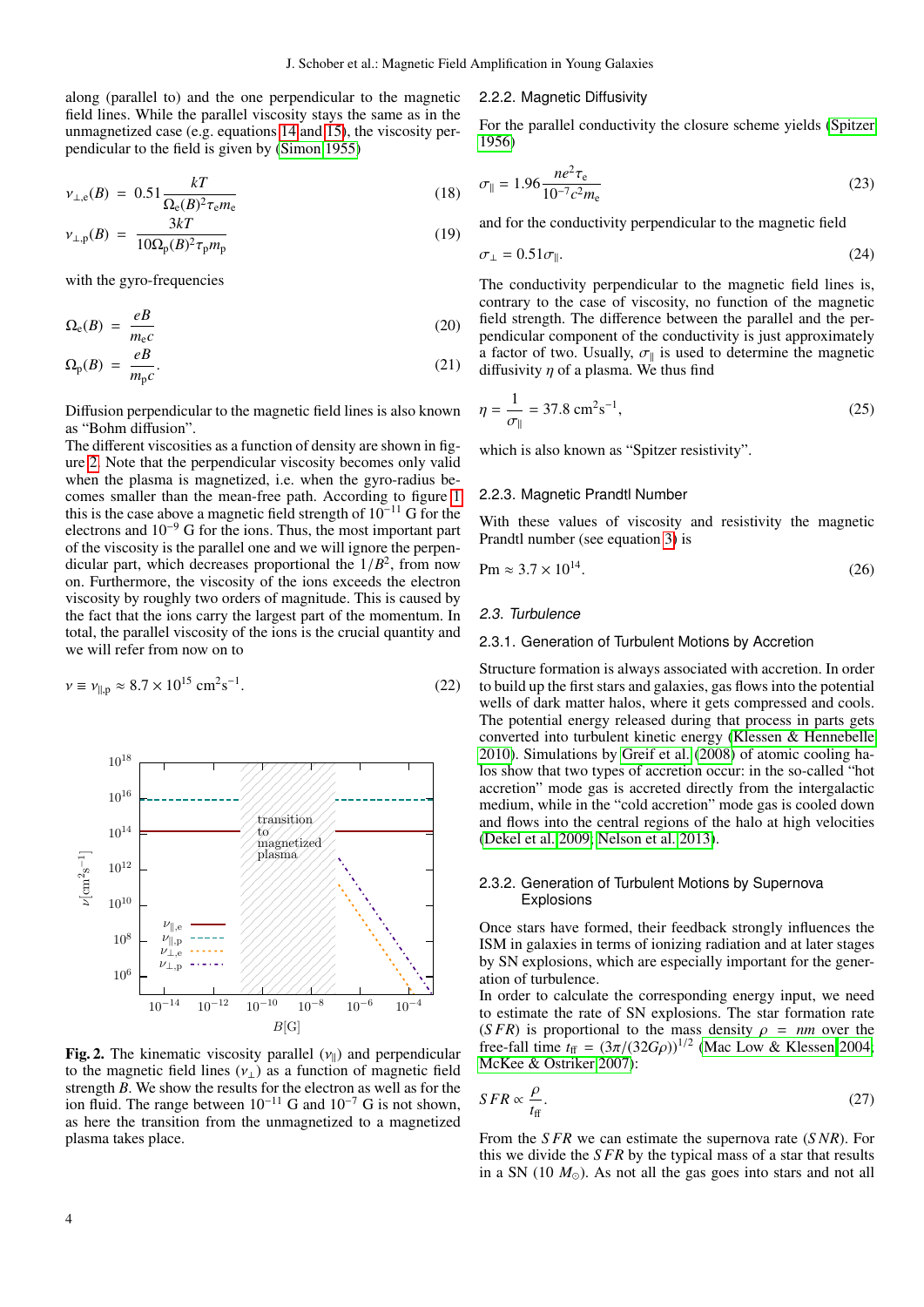the stars are massive enough to end in a SN we introduce an efficiency factor  $\alpha$ :

<span id="page-4-5"></span>
$$
SNR \approx \alpha \frac{\rho}{t_{\text{ff}} \cdot 10 \, M_{\odot}}.\tag{28}
$$

The number of supernovae within the whole galaxy with a volume  $V_{gal}$  and a time interval  $t$  is then given by

$$
N_{\rm SN}(t) = SNR V_{\rm gal} t,\tag{29}
$$

where we assume that the *SNR* stays constant over time. In general the SN rate is expected to change with time, however modeling this time dependency goes beyond the scope of this work.

#### 2.4. Turbulent Magnetic Field Amplification

## 2.4.1. Kinematic Small-Scale Dynamo

The induction equation,

$$
\frac{\partial \mathbf{B}}{\partial t} = \nabla \times (\mathbf{v} \times \mathbf{B} - \eta \nabla \times \mathbf{B}),
$$
\ndescribes the time evolution of a magnetic field **B**, where **v** is the

velocity and  $\eta$  the magnetic diffusivity [\(25\)](#page-3-1). An arbitrary magnetic field can, in general, be separated into a mean component  $B_0$  and a fluctuating component  $\delta B$  with

<span id="page-4-0"></span>
$$
\mathbf{B} = \mathbf{B}_0 + \delta \mathbf{B}.\tag{31}
$$

Substituting [\(31\)](#page-4-0) into the induction equation leads to two equations: an equation for the large-scale field evolution and the Kazantsev equation [\(Kazantsev 1968;](#page-12-22) [Brandenburg &](#page-12-24) [Subramanian 2005\)](#page-12-24), which describes the small-scale evolution of the field.

The derivation of the Kazantsev equation is based on the assumption that the fluctuations of the magnetic field as well as the fluctuations of the velocity field are homogeneous and isotropic even if the mean fields are not isotropic. Furthermore, the fluctuations are assumed to be Gaussian with a zero mean and the velocity fluctuations are thought to be  $\delta$ -correlated in time. For simplicity, any helicity of the magnetic field is neglected. With these assumptions the Kazantsev equation is [\(Kazantsev 1968\)](#page-12-22)

<span id="page-4-1"></span>
$$
-\kappa_{\text{diff}}(r)\frac{\mathrm{d}^2\psi(r)}{\mathrm{d}^2r} + U(r)\psi(r) = -\Gamma\psi(r). \tag{32}
$$

The eigenfunctions of this equation are related to the longitudinal correlation function of the magnetic fluctuations  $M_L(r, t)$  by *M*<sub>L</sub>(*r*, *t*) = 1/(*r*<sup>2</sup>  $\sqrt{\kappa_{diff}}$ ) ψ(*r*) e<sup>2T*t*</sup>. We call Γ the growth rate of the small-scale magnetic field. The function  $\kappa_{diff}$  is the magnetic the small-scale magnetic field. The function  $\kappa_{\text{diff}}$  is the magnetic diffusion coefficient, which contains besides the magnetic diffusivity η also a scale-dependent turbulent diffusivity. *<sup>U</sup>* is called the "potential" of the Kazantsev equation. Both  $\kappa_{\text{diff}}$  and *U* depend only on the correlation function of the turbulent velocity field and the magnetic diffusivity [\(Subramanian 1997;](#page-12-23) [Schober](#page-12-25) [et al. 2012b\)](#page-12-25).

The correlation function of the turbulent velocity field in turn depends on the different types of turbulence, which can be distinguished by the slope of the velocity spectrum  $\vartheta$  in the inertial range, where

$$
\delta v \propto \ell^{\vartheta}.\tag{33}
$$

Here  $\delta v$  is the velocity of the fluctuations on the scale  $\ell$ . The range of  $\vartheta$  goes from incompressible Kolmogorov turbulence with  $\vartheta = 1/3$  [\(Kolmogorov 1941\)](#page-12-27) to highly compressible Burgers turbulence with  $\vartheta = 1/2$  [\(Burgers 1948\)](#page-12-28). The gas motions during structure formation have high Mach numbers and thus the gas gets strongly compressed within shocks. Observations within present-day molecular clouds by [Larson](#page-12-53) [\(1981\)](#page-12-53) show that the slope of the turbulence spectrum is  $\vartheta \approx$ <sup>0</sup>.38 and thus deviates from Kolmogorov turbulence. However, other studies [\(Solomon et al. 1987;](#page-12-54) [Ossenkopf & Mac Low](#page-12-55) [2002;](#page-12-55) [Heyer & Brunt 2004\)](#page-12-56) find a slope of roughly 0.5, whereas [Roman-Duval et al.](#page-12-57) [\(2011\)](#page-12-57) show that the variance of  $\vartheta$  is very large. For our fiducial model we choose a value of  $\vartheta = 0.4$ , which lies in between the extremes.

With a model for the turbulent correlation function, the Kazantsev equation [\(32\)](#page-4-1) can be solved with the WKBapproximation for very large and low Pm. This method is named after Wentzel, Kramers and Brillouin and is used to find approximative solutions for Schrödinger-type differential equations. In our model we are in the limit of the very high Pm, where [Schober](#page-12-25) [et al.](#page-12-25) [\(2012b\)](#page-12-25) find the growth rate

<span id="page-4-2"></span>
$$
\Gamma = \frac{(163 - 304\vartheta)}{60} \frac{V}{L} Re^{(1-\vartheta)/(1+\vartheta)}.
$$
\n(34)

Here *V* is the typical velocity on the largest scale of the turbulent eddies of size *L*. By solving the Kazantsev equation [\(32\)](#page-4-1) numerically, [Bovino et al.](#page-12-26) [\(2013\)](#page-12-26) have recently confirmed that equation [\(34\)](#page-4-2) describes the growth rate of the dynamo in the limit large Pm. For our fiducial model with  $\vartheta = 0.4$  the growth rate thus scales with  $Re<sup>0.43</sup>$ .

#### 2.4.2. Non-Linear Small-Scale Dynamo

As soon as the magnetic energy is comparable to the kinetic energy of the turbulence on the viscous scale the exponential growth comes to an end. We label this point in time  $t<sub>v</sub>$ . The dynamo is then saturated on the viscous scale and the non-linear growth begins. In this phase the magnetic energy *E*mag on the scale of fastest amplification  $\ell_a$  evolves as [\(Schekochihin et al.](#page-12-29) [2002\)](#page-12-29)

<span id="page-4-3"></span>
$$
\frac{\mathrm{d}}{\mathrm{d}t}E_{\rm mag}(t) = \Gamma_{\rm nl}(t)E_{\rm mag}(t) - 2\eta k_{\rm rms}^2 E_{\rm mag}(t) \tag{35}
$$

with the non-linear growth rate

$$
\Gamma_{\rm nl}(t) \approx \frac{v_{\ell_{\rm a}}(t)}{\ell_{\rm a}(t)},\tag{36}
$$

and

$$
k_{\rm rms}^2(t) = \frac{1}{E_{\rm mag}} \int_0^\infty \mathrm{d}k \, k^2 \left( \frac{1}{2} \int \mathrm{d}\Omega_\mathbf{k} \langle |\mathbf{B}(t,\mathbf{k})|^2 \rangle \right). \tag{37}
$$

[Schleicher et al.](#page-12-30) [\(2013\)](#page-12-30) find that further evaluation of equation [\(35\)](#page-4-3) yields

$$
\frac{\mathrm{d}}{\mathrm{d}t}E_{\text{mag}} \propto E_{\text{mag}}^{1+(\vartheta-1)/(2\vartheta)}.\tag{38}
$$

Thus, in the case of Kolmogorov turbulence with  $\vartheta = 1/3$  the magnetic energy grows linear in time, while it grows quadratically in case of Burgers turbulence with  $\vartheta = 1/2$ . In our fiducial model, where we assume  $\vartheta = 0.4$ , we find  $E_{\text{mag}} \propto t^{4/3}$  on  $\ell_a$ .<br>In the non-linear phase the dynamo process shifts the magn

In the non-linear phase the dynamo process shifts the magnetic energy to larger scales with the peak scale evolving as

<span id="page-4-4"></span>
$$
\ell_{\rm p}(t) = \ell_{\nu} + \left(\frac{V}{L^{\vartheta}}\left(t - t_{\nu}\right)\right)^{1/(1-\vartheta)}.\tag{39}
$$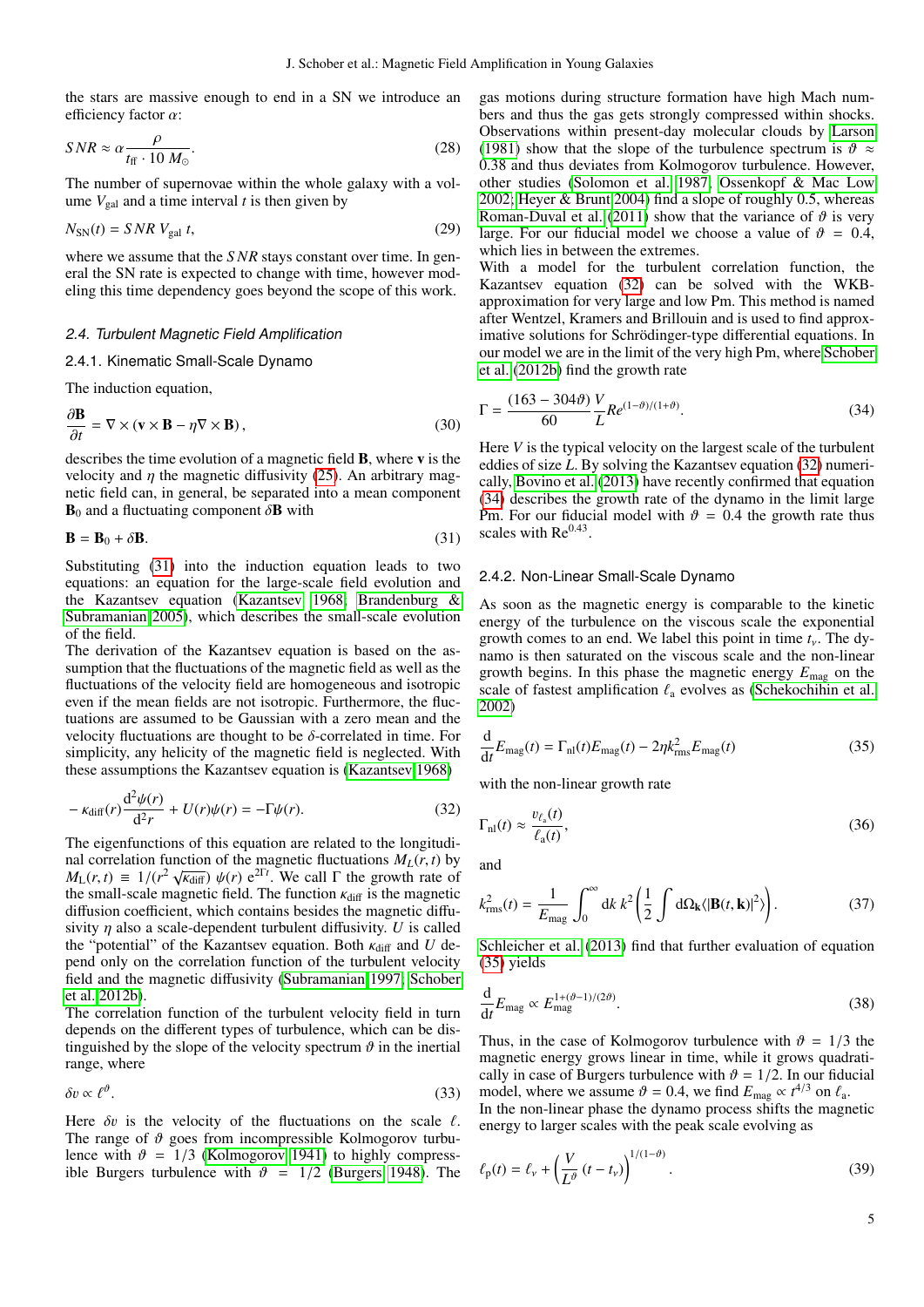From the peak scale to larger scales we assume the spectrum to drop off with the Kazantsev slope. By this we can determine the magnetic field on the forcing scale *L* at each point in time as

$$
B_{L}(t) = B_{\ell_{\rm p}}(t) \left(\frac{\ell_{\rm p}(t)}{L}\right)^{5/4}.
$$
 (40)

The non-linear growth phase comes to an end, when saturation on the turbulent forcing scale is achieved. Now the spectrum of the magnetic energy density scales as the one of the kinetic energy density.

## 2.4.3. Saturation Magnetic Field Strength from Dynamo Amplification

A turbulent dynamo can amplify magnetic fields at most to equipartition with the turbulent kinetic energy. However, highresolution simulations by [Federrath et al.](#page-12-58) [\(2011\)](#page-12-58) show that only a certain fraction *f* of the turbulent kinetic energy can be transformed into magnetic energy. This fraction depends on the type of forcing as well as on the Mach number  $\overline{M}$ . We show  $f(\overline{M})$ for solenoidal and compressive forcing of turbulence in figure [3.](#page-5-1) Note, that the efficiency of the small-scale dynamo in case of compressive forcing peaks at a Mach number of 1, i.e. at the transition from the subsonic to the supersonic regime. At this point shocks appear, which generate solenoidal motions that are more efficient for dynamo amplification. At larger Mach numbers the efficiency decreases again and appears to become constant.

According to [Federrath et al.](#page-12-59) [\(2010\)](#page-12-59) solenoidal forcing leads to a slope of the turbulence spectrum of 0.43, while compressive forcing results in  $\vartheta \approx 0.47$ . For our fiducial model we choose the saturation efficiency of solenoidal driven turbulence, as we assume a spectrum with  $\vartheta = 0.4$ .

The resulting saturation magnetic field strength on the forcing scale is

$$
B_{L, \text{sat}} = (4\pi\rho)^{1/2} \ V f(M)^{1/2}, \tag{41}
$$

where  $V$  is again the velocity at the forcing scale. If we scale down the turbulent velocity to the viscous scale by

$$
v_{\nu} = \left(\frac{\ell_{\nu}}{L}\right)^{\theta} V \tag{42}
$$

the saturation magnetic field strength on the viscous scale is

$$
B_{\nu, \text{sat}} = (4\pi\rho)^{1/2} \left(\frac{\ell_{\nu}}{L}\right)^{\vartheta} V f(M)^{1/2}.
$$
 (43)

## 2.4.4. Evolution of a Magnetic Field Amplified by the Small-Scale Dynamo

Summarizing the results of this section gives for the magnetic field evolution on the viscous scale

<span id="page-5-3"></span>
$$
B_{\nu}(t) = \begin{cases} B_{\nu,0} \exp(\Gamma t) & t < t_{\nu} \\ B_{\nu, \text{sat}} & t \ge t_{\nu}, \end{cases} \tag{44}
$$

i.e. it grows exponentially with rate [\(34\)](#page-4-2) until saturation on the viscous scale is reached at the time *<sup>t</sup>*ν.

The field on the turbulent forcing scale evolves as

<span id="page-5-4"></span>
$$
B_{L}(t) = \begin{cases} B_{\ell_{\nu},0} \exp(\Gamma t) \left(\frac{\ell_{\nu}}{L}\right)^{5/4} & t < t_{\nu} \\ (4\pi \rho)^{1/2} V \left(\frac{\ell_{\rm p}(t)}{L}\right)^{\vartheta+5/4} f(\mathcal{M})^{1/2} & t_{\nu} \le t < t_{L} \\ B_{L, \text{sat}} & t \ge t_{L}. \end{cases} \tag{45}
$$



<span id="page-5-1"></span>Fig. 3. The ratio of magnetic over turbulent kinetic energy at saturation  $f(M)$  as a function of the Mach number M. We present fits for solenoidal (solid line) and compressive forcing (dashed line) of the turbulence from the driven MHD simulations by [Federrath et al.](#page-12-58) [\(2011\)](#page-12-58).

Until the time  $t<sub>v</sub>$  the field grows exponentially in the kinematic phase. For  $t \geq t_{\nu}$  the dynamo is in the non-linear phase, in which the peak of the magnetic spectrum, which is given by equation [\(39\)](#page-4-4), is shifted towards larger scales. The dynamo is saturated on all scales of the turbulent inertial range including the driving scale for times  $t \geq t_L$ .

The dynamo amplification of a weak magnetic seed field of 10<sup>−</sup><sup>20</sup> G is shown in figure [4.](#page-6-0) We choose here a forcing scale of 10<sup>3</sup> pc, which is the radius of the spherical halo considered here, and three different turbulent velocities: 1 km s<sup>−</sup><sup>1</sup> , 10 km s<sup>−</sup><sup>1</sup> and 100 km s<sup>−</sup><sup>1</sup> . The microphysical quantities are taken from the calculations in the previous sections. In the figure the dashed lines represent the magnetic field strength on the viscous scale, the solid lines the one on the forcing scale.

## <span id="page-5-0"></span>**3. Magnetic Field Evolution in a Protogalaxy**

## 3.1. Magnetic Fields from an Accretion-Driven Small-scale Dynamo

#### 3.1.1. Forcing Turbulence by Accretion

Accretion in a Spherical Galaxy During the formation of the primordial halo turbulence is generated by accretion [\(Birnboim](#page-12-60) [& Dekel 2003;](#page-12-60) [Semelin & Combes 2005;](#page-12-61) [Wise et al. 2008;](#page-12-62) [Vogelsberger et al. 2013\)](#page-12-63). Simulations show that accretion flows have high Mach numbers with respect to the cold gas even in the central regions of the halo [\(Greif et al. 2008\)](#page-12-37). The characteristic forcing scale in case of a spherical halo is the radius, where the accretion flow comes to a halt:

$$
L_{\rm acc} \approx R_{\rm sph}.\tag{46}
$$

[Latif et al.](#page-12-40) [\(2013\)](#page-12-40) show in their simulation of a nearly isothermal protogalaxy that the Mach number in such environment is roughly 2. Thus, the typical turbulent velocities from accretion are of the order of

<span id="page-5-2"></span>
$$
V_{\text{acc}} \approx 2 c_s \beta^{1/2},\tag{47}
$$

where  $c_s = (\gamma kT/m)^{1/2}$  is the sound speed and we use an adjabatic index  $\gamma$  of 5/3. Further we assume here that only a adiabatic index  $\gamma$  of 5/3. Further, we assume here that only a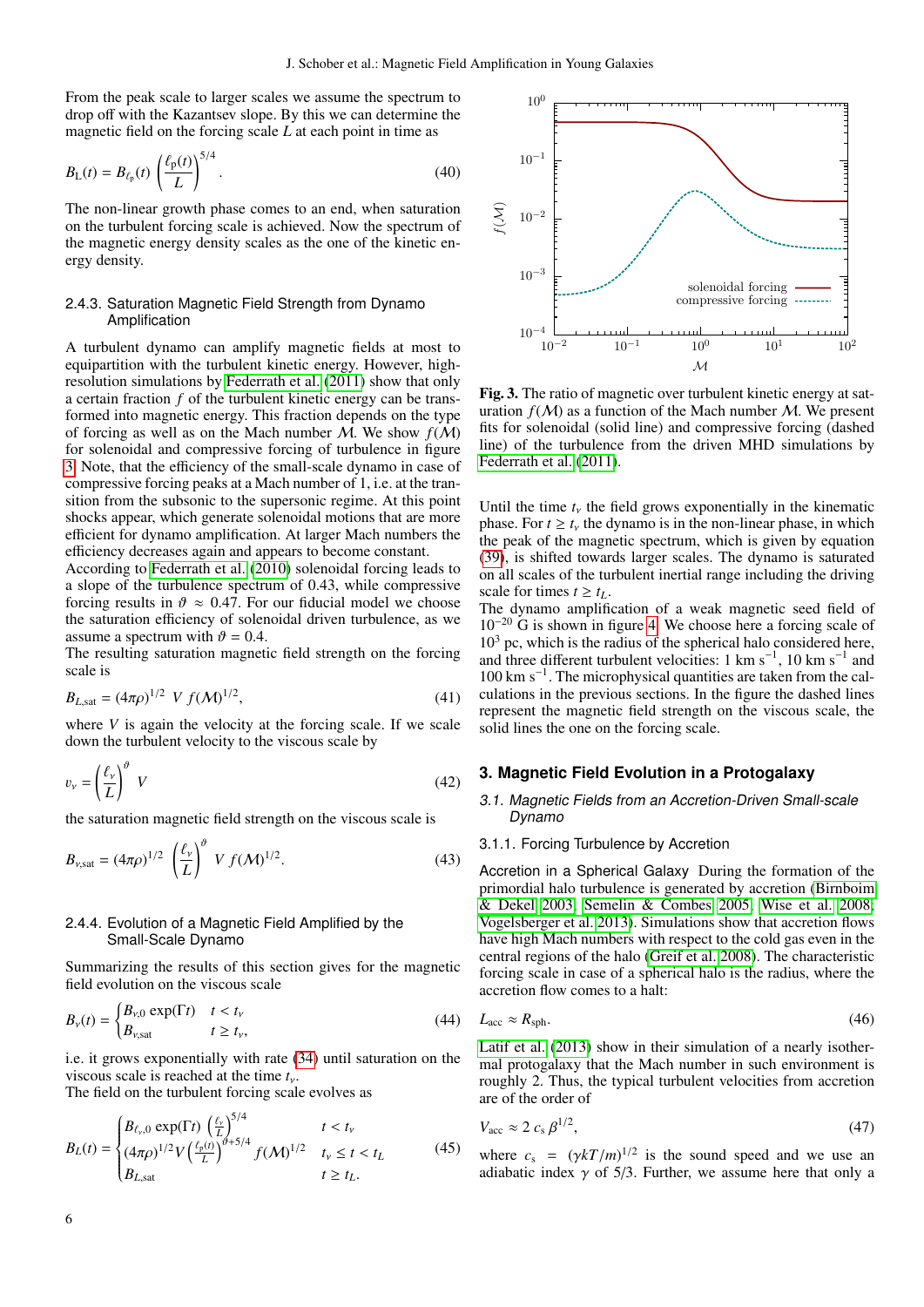

<span id="page-6-0"></span>Fig. 4. The evolution of the magnetic field amplified by the small-scale dynamo. The dashed lines show the evolution on the viscous scale  $\ell_{\nu}$ , the solid lines the one on the forcing scale of the turbulence *L*. We use in this plot  $L = 10^3$  pc. The different colors indicate different turbulent velocities: the red lines have velocities of 1 km s<sup>-1</sup>, the green lines 10 km s<sup>-1</sup> and the orange lines 100 km s<sup>-1</sup>. The microphysical quantities are determined in section [2.2.](#page-2-5) The viscosity is  $v = 8.7 \times 10^{15}$  cm<sup>2</sup>s<sup>-1</sup>, the magnetic resistivity  $n = 37.8$  cm<sup>2</sup>s<sup>-1</sup>, the density is  $n = 10$  cm<sup>-3</sup> and netic resistivity  $\eta = 37.8 \text{ cm}^2 \text{s}^{-1}$ , the density is  $n = 10 \text{ cm}^{-3}$  and<br>the mean particle mass is  $m = 1.6 \times 10^{-24}$  g. The initial magnetic the mean particle mass is  $m = 1.6 \times 10^{-24}$  g. The initial magnetic field strength on the viscous scale in this plot is  $B_0 = 10^{-20}$  G and the slope of the turbulence spectrum  $\vartheta$  is 0.4.

certain fraction  $\beta$  of the kinetic energy of the accretion flows goes into turbulence, with  $\beta$  typically depending on the density contrast between the accretion flows and the halo [\(Klessen &](#page-12-48) [Hennebelle 2010\)](#page-12-48). Simulations [\(Latif et al. 2013\)](#page-12-40) indicated that about five percent of the kinetic energy are in turbulent motions, i.e.  $\beta \approx 0.05$ .

The resulting turbulent length scales, velocities and Reynolds numbers for a spherical galaxy are given in table [1.](#page-7-0)

Accretion in a Disk-Like Galaxy In the case of a disk-like galaxy we adopt the typical forcing scale of the turbulence by accretion flows to be the scale height

$$
L_{\rm acc} \approx H_{\rm disk}.\tag{48}
$$

We further estimate the typical velocity for accretion flows to be of the order of the Kepler velocity in a disk

<span id="page-6-3"></span>
$$
V_{\text{Kepler}} \approx (G \; n \; m \; \pi \; R_{\text{disk}} \; H_{\text{disk}})^{1/2} \,. \tag{49}
$$

If a percentage  $\beta$  of the kinetic energy goes into turbulence, the resulting turbulent velocity is given by

$$
V_{\text{acc}} \approx V_{\text{Kepler}} \beta^{1/2}.
$$

<span id="page-6-1"></span>Typical values of the length scale, the velocity scales and the Reynolds numbers with a value of  $\beta = 0.05$  are summarized in table [1.](#page-7-0)

### 3.1.2. Accretion-Driven Small-Scale Dynamo

Based on the discussion of the strength of magnetic seed fields in the introduction, we assume the initial magnetic field strength on the viscous scale to be

$$
B_{\nu,0} = 10^{-20} \text{ G.}
$$
 (51)



<span id="page-6-2"></span>Fig. 5. The dependency of the accretion-driven small-scale dynamo mechanism on the percentage of kinetic energy that goes into turbulence  $β$ . The upper panel shows the different length scales, the middle panel the time until saturation, i.e.  $t<sub>v</sub>$  and  $t<sub>L</sub>$ , and the lower panel the saturation magnetic field strength  $B_{\text{sat}}$ . We plot all quantities on the viscous scale  $\ell_{\nu}$  and on the turbulent forcing scale *L* as indicated in the figure. The solid blue lines show the results for a spherical galaxy, the dashed red lines the ones for a disk.

This is a rather conservative estimate.

The small-scale dynamo amplifies this seed field as soon as sufficient turbulence has evolved. The typical growth rates in the kinematic phase are summarized in table [1.](#page-7-0) We find 150 Myr<sup>−</sup><sup>1</sup> for the case of a spherical galaxy and 1400 Myr<sup>−</sup><sup>1</sup> for a disk. A fraction of the magnetic energy can be dissipated again by Ohmic diffusion. The dissipation rate on the viscous scale  $\ell_{\nu}$  is given by

$$
\Gamma_{\text{Ohm},\nu} = \frac{\eta}{\ell_{\nu}^2}.\tag{52}
$$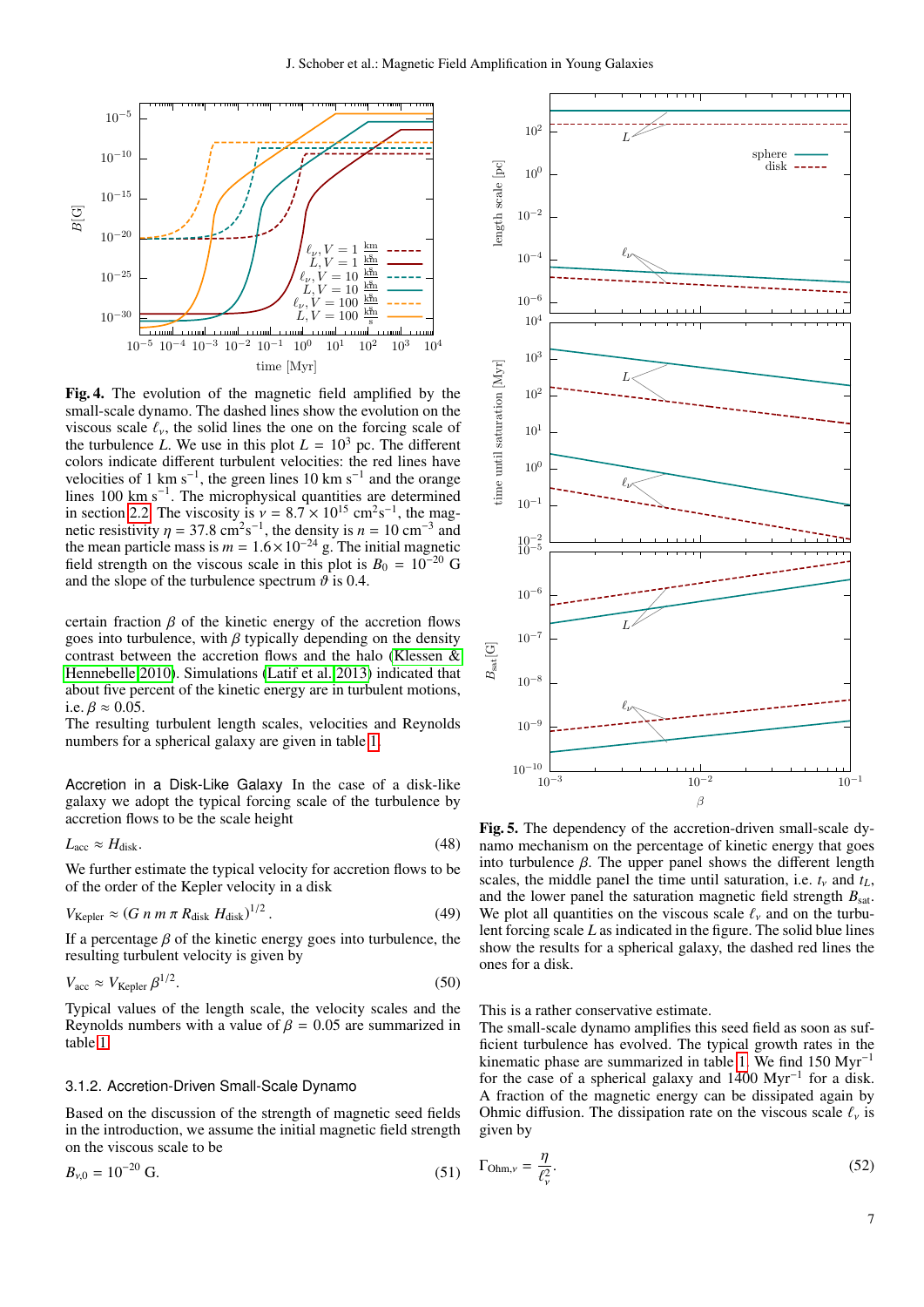J. Schober et al.: Magnetic Field Amplification in Young Galaxies

|                    | Accretion-Driven Dynamo             |                                     | SN-Driven Dynamo                    |                                     |
|--------------------|-------------------------------------|-------------------------------------|-------------------------------------|-------------------------------------|
|                    | spherical galaxy                    | disk-shaped galaxy                  | spherical galaxy                    | disk-shaped galaxy                  |
| L                  | $10^3$ pc                           | $2.4 \times 10^2$ pc                | $7.0 \times 10^2$ pc                | $2.4 \times 10^2$ pc                |
| V                  | $3.7 \text{ km s}^{-1}$             | 9.7 km $s^{-1}$                     | $47 \text{ km s}^{-1}$              | $61 \text{ km s}^{-1}$              |
| Re                 | $1.3 \times 10^{11}$                | $8.1 \times 10^{10}$                | $1.2 \times 10^{12}$                | $5.1 \times 10^{11}$                |
| Rm                 | $3.0 \times 10^{25}$                | $1.9 \times 10^{25}$                | $2.7 \times 10^{26}$                | $1.2 \times 10^{26}$                |
| $\ell_{\nu}$       | $1.1 \times 10^{-5}$ pc             | $3.8 \times 10^{-6}$ pc             | $1.7 \times 10^{-6}$ pc             | $1.0 \times 10^{-6}$ pc             |
| $\Gamma$           | $1.5 \times 10^2$ Myr <sup>-1</sup> | $1.4 \times 10^3$ Myr <sup>-1</sup> | $7.1 \times 10^3$ Myr <sup>-1</sup> | $1.9 \times 10^4$ Myr <sup>-1</sup> |
| $t_{\nu}$          | $1.7 \times 10^{-1}$ Myr            | $1.9 \times 10^{-2}$ Myr            | $3.8 \times 10^{-3}$ Myr            | $1.5 \times 10^{-3}$ Myr            |
| $t_L$              | $2.7 \times 10^2$ Myr               | 24 Myr                              | 15 Myr                              | 3.8 Myr                             |
| $B_{\text{sat,v}}$ | $1.1 \times 10^{-9}$ G              | $3.3 \times 10^{-9}$ G              | $7.5 \times 10^{-9}$ G              | $1.2 \times 10^{-8}$ G              |
| $B_{\text{sat.}L}$ | $1.6 \times 10^{-6}$ G              | $4.3 \times 10^{-6}$ G              | $2.1 \times 10^{-5}$ G              | $2.7 \times 10^{-5}$ G              |
|                    |                                     |                                     |                                     |                                     |

<span id="page-7-0"></span>Table 1. The characteristic quantities of the small-scale dynamo for accretion-driven turbulence (left hand side) and for SN-driven turbulence (right hand side). In each case we present results for a spherical galaxy and a disk-shaped galaxy. We list the forcing scale of the turbulence *L*, the typical turbulent velocity on that scale *V*, the hydrodynamic and magnetic Reynolds numbers Re and Rm, the viscous scale  $\ell_v$ , the kinematic growth rate of the dynamo Γ, the time until saturation on the viscous and the forcing scale occurs  $t_\ell$  and  $t_L$  and the saturation field strengths on those scales  $B_{\text{sat},\nu}$  and  $B_{\text{sat},L}$ . All the given values in this table are for the fiducial model with a factor  $\beta = 0.05$  of kinetic energy that goes into turbulent motions and a SN efficiency of  $\alpha = 0.01$ .

In our model  $\Gamma_{Ohm,y}$  is of the order of  $10^{-12} - 10^{-10}$  Myr<sup>-1</sup> and thus can be neglected compared the growth rate of the magnetic thus can be neglected compared the growth rate of the magnetic field.

With these relatively large growth rates, the small-scale dynamo amplification works on very short timescales. We find that in a spherical galaxy a magnetic field of  $1.6 \times 10^{-6}$  G and be reached on a scale of  $10<sup>3</sup>$  pc after 270 Myr. In a disk the saturation field strength is larger by a factor of more than 2. However, the field is only on a scale of 240 pc, but it is saturated after already 24 Myr.

The efficiency of the small-scale dynamo, i.e. the saturation magnetic field strength ( $B_{\text{sat,v}}$  or  $B_{\text{sat,L}}$ ) that can be achieved and the time on which saturation occurs  $(t<sub>v</sub>$  or  $t<sub>L</sub>$ ), depends strongly on the amount of turbulent kinetic energy, controlled by the parameter  $β$  (see equations [47](#page-5-2) and [50\)](#page-6-1). In our fiducial model we use  $\beta = 0.05$ , however this is a rough assumption. We test how the dynamo efficiency changes when varying  $\beta$  in figure [5.](#page-6-2)

In the upper panel of figure [5](#page-6-2) we show the dependency of the viscous scale  $\ell_{\nu}$  and the forcing scale *L* on  $\beta$ . Of course *L* is not effected by  $\beta$ , while  $\ell_{\nu}$ , which is a function of the Reynolds number and thus of the turbulent velocity, decreases with increasing  $\beta$ . The time until saturation of the dynamo, which is shown in the middle panel of figure [5,](#page-6-2) also decreases with increasing  $\beta$ . This is a natural consequence of the larger amount of turbulent kinetic energy. In the same way the plot in the lower panel can be understood: the more turbulent energy, i.e. the higher  $\beta$ , the higher is the saturation field strength. The magnetic field strength on the forcing scale  $B_{\text{sat,L}}$  increases as

$$
B_{\text{sat},L} \propto \beta^{1/2}.\tag{53}
$$

## 3.2. Magnetic Fields from Stellar Feedback

# 3.2.1. Distributing Stellar Magnetic Fields by Supernovae

A natural source for magnetic fields in the ISM of galaxies are stellar magnetic fields that get distributed over large volumes by SN explosions. [Schober et al.](#page-12-36) [\(2012a\)](#page-12-36) have shown that the smallscale dynamo can produce strong magnetic fields during primordial star formation. Hints to dynamical important magnetic fields during the formation of the first stars come also from highresolution numerical simulations [\(Federrath et al. 2011;](#page-12-64) [Turk](#page-12-35) [et al. 2012;](#page-12-35) [Sur et al. 2012\)](#page-12-34) and further semi-analytical calculations [\(Schleicher et al. 2010\)](#page-12-65). Thus, we expect the first and second generations of stars to be magnetized.

Properties of Supernova Candidates We assume that a typical star that ends in a supernova has a mass of

$$
M_{\text{star}} = 10 M_{\odot} \tag{54}
$$

and a radius of

$$
R_{\rm star} = \left(\frac{M_{\rm star}}{M_{\odot}}\right)^{0.8} R_{\odot} \tag{55}
$$

with the solar mass  $M_{\odot} = 2 \times 10^{33}$  g and radius  $R_{\odot} = 7 \times 10^5$  km. It is very difficult to estimate the magnetic energy in a typical population III star, as there is not much theoretical work on that topic so far. In principle, one could assume that a certain percentage of the total energy of the SN energy is within the magnetic field. If the magnetic energy  $B_{\text{star}}^2/(\overline{8}\pi)$  4/3 $\pi R_{\text{star}}^3$  equals e  $\sigma$  0.001  $F_{\text{ext}}$  the stellar magnetic field would have a very high e.g. 0.001  $E_{SN}$ , the stellar magnetic field would have a very high value of  $B_{\text{star}} = 8 \times 10^6$  G.

Here, however, we use as a crude estimate for the magnetic field of population III stars based on observations of present-day massive stars. In most high-mass stars no magnetic fields are detected, there are few percent of stars with an enhanced magnetic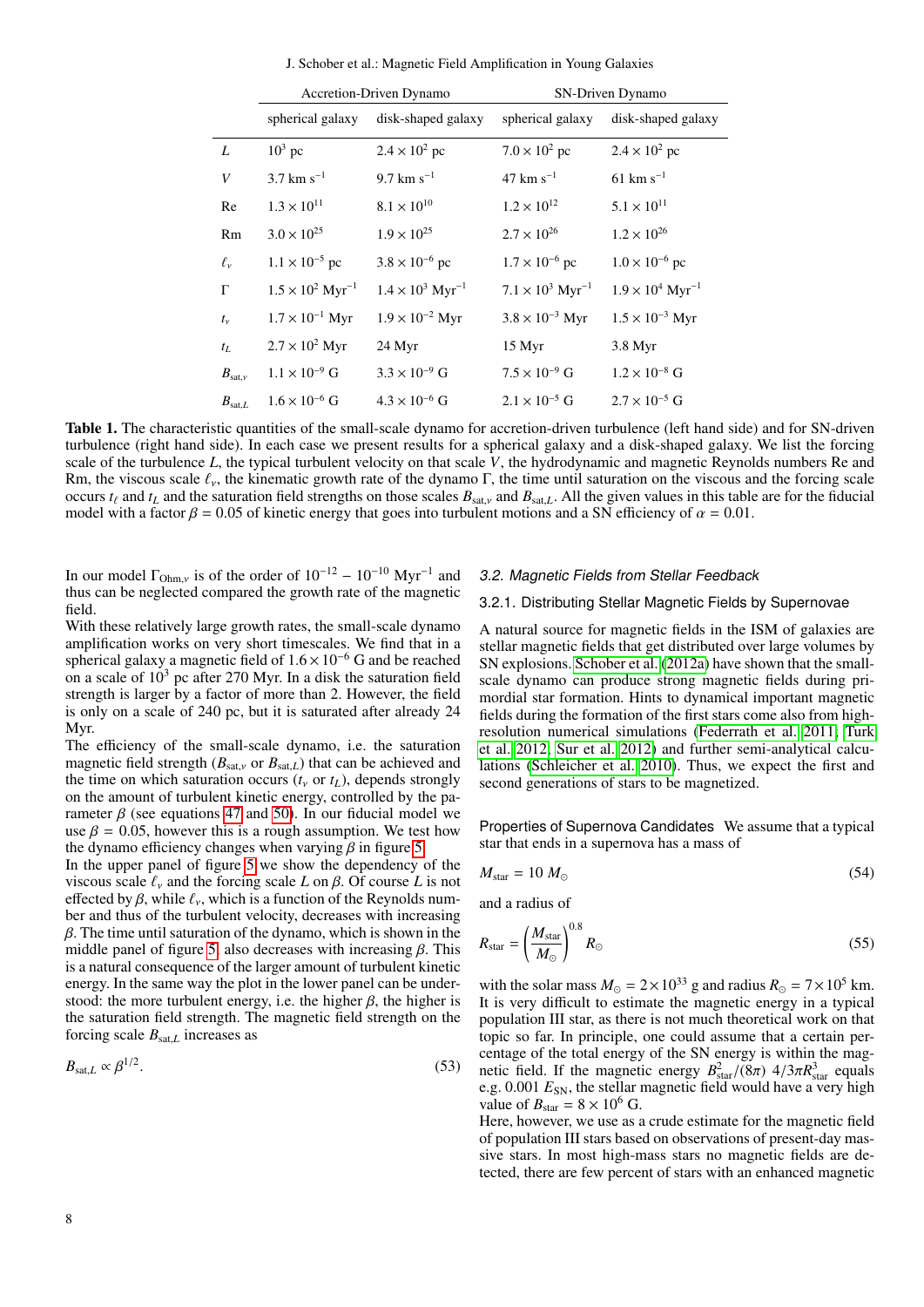field (see [Donati & Landstreet](#page-12-2) [\(2009\)](#page-12-2)). These so-called "peculiar A or B" stars have a typical dipole field strength of

$$
B_{\text{star}} = 10^4 \text{ G.}
$$
 (56)

We take this value as an upper limit of magnetic fields in primordial stars, but test also lower stellar field strengths in the following.



<span id="page-8-2"></span>**Fig. 6.** The red line shows the radius of a SN shock  $R_{SN}(t)$  as a function of time. Up to roughly 100 yr the SN shock expands freely, then the Sedov-Taylor expansion sets in. The available maximum radius for SNe  $R_{SN,max}(t)$  as a function of time is shown for the case of a spherical halo by the blue line. This radius decreases in time, as the number of SN in the protogalactic core increases. The first SN shocks collide after a time of approximately 0.36 Myr.

Evolution of a Supernova Remnant Stars with masses above 8 solar are expected to explode as a core-collapse supernova, introducing additional turbulent energy into the ISM [\(Choudhuri](#page-12-66) [1998;](#page-12-66) [Padmanabhan 2001\)](#page-12-67). Initially the shock front of a SN expands freely, i.e. the pressure of the surrounding ISM is negligible. The shock velocity  $v_e$  can then be determined by

$$
E_{\rm SN} = \frac{1}{2} M_{\rm e} v_{\rm e}^2,\tag{57}
$$

1

where  $E_{SN}$  is the energy of a SN (neglecting the energy loss by neutrinos) and  $M_e$  the ejected mass. The shock radius  $R_{SN}$  as a function of time *t* is thus

$$
R_{\rm SN}(t) = \left(\frac{2E_{\rm SN}}{M_{\rm e}}\right)^{1/2} \, t. \tag{58}
$$

The free expansion phase ends, when the accumulated mass of the ISM in front of the shock is of order of  $M<sub>e</sub>$ . This happens at the so-called sweep-up radius  $R_{sw}$  defined by

$$
M_{\rm e} = \frac{4}{3}\pi R_{\rm sw}^3 \rho \tag{59}
$$

with  $\rho$  being the mean density of the ISM. The shock front reaches  $R_{sw}$  at a time

$$
t_{\rm sw} = \frac{R_{\rm sw}}{v_{\rm e}} = \left(\frac{3}{4\pi\rho}\right)^{1/3} \left(\frac{1}{2E_{\rm SN}}\right)^{1/2} M_{\rm e}^{5/6},\tag{60}
$$

which is in our model of the order of 100 yr. For  $t > t_{sw}$  the expansion of the supernova remnant is driven adiabatically by thermal pressure, which is known as the Sedov-Taylor phase [\(Sedov](#page-12-68) [1946;](#page-12-68) [Taylor 1950;](#page-12-69) [Sedov 1959\)](#page-12-70). We can estimate the radius of the shock in this case with

<span id="page-8-0"></span>
$$
\frac{\mathrm{d}}{\mathrm{d}t} \left( 4\pi R_{\mathrm{SN}}^3 \rho \dot{R}_{\mathrm{SN}} \right) = 4\pi R_{\mathrm{SN}}^2 P,\tag{61}
$$

where the  $\cdot$  indicates a time derivative and the pressure  $P$  is given by

$$
P = (\gamma - 1) \frac{E_{\rm SN}}{\frac{4}{3} \pi R_{\rm SNR}^3}
$$
 (62)

with  $\gamma = 5/3$  for adiabatic expansion. We can solve equation [\(61\)](#page-8-0) with a simple power-law ansatz and find

$$
R_{\rm SN}(t) = \left(\frac{25E_{\rm SN}}{4\pi\rho}\right)^{1/5} t^{2/5}.
$$
 (63)

Thus, the evolution of the SN remnant can be described by [\(Choudhuri 1998\)](#page-12-66)

<span id="page-8-1"></span>
$$
R_{\rm SN}(t) = \begin{cases} \left(\frac{2E_{\rm SN}}{M_{\rm e}}\right)^{1/2} t & t < t_{\rm sw} \\ \left(\frac{25E_{\rm SN}}{4\pi\rho}\right)^{1/5} t^{2/5} & t > t_{\rm sw}. \end{cases}
$$
(64)

We assume now that the energy released in a SN explosion is  $E_{SN} = 10^{51}$  erg and that about 10 percent of the mass of the progenitor star is ejected, i.e.  $M_e \approx 0.1 M_{star}$ . In our model the SN remnants evolve as described in equation [\(64\)](#page-8-1) and shown in figure [6](#page-8-2) until they collide. At later stages of shock evolution other energy loss mechanisms become dominant. The electrons lose their energy by ionization, bremsstrahlung, synchrotron emission and inverse Compton scattering. The latter is the most important energy loss channel at high redshifts as here the density of the CMB photons is considerably larger [\(Schleicher & Beck](#page-12-13) [2013\)](#page-12-13).

If the SNe are distributed homogeneously in the protogalaxy, each SN shell has a mean maximum radius at the first collision of

<span id="page-8-3"></span>
$$
R_{\rm SN,max}(t) = \frac{R}{N_{\rm SN}(t)^{\xi}},\tag{65}
$$

where the radius of the galaxy  $R$  is given in equations [\(6\)](#page-2-6) and [\(9\)](#page-2-7) and the exponent  $\xi$  depends on the geometry of the galaxy. In case of a spherical halo  $\xi = 1/3$ , in case of a thin disk  $\xi = 1/2$ . The maximum expansion radius of the SN shock is shown in figure [6](#page-8-2) for the spherical case.

By comparing [\(64\)](#page-8-1) to [\(65\)](#page-8-3) we find the typical time scale for SN collisions  $t_{SN}$ . At that point the SN bubbles fill approximately the whole galaxy. In the spherical case we find

$$
t_{\rm SN} \approx 0.36 \,\text{Myr},\tag{66}
$$

which we take as the typical timescale for SN collisions. Further, we use  $R_{SN}(t_{SN})$  as the typical length scale of SN shocks.

Magnetic Field Evolution If now all the stellar magnetic energy is distributed into the volume available by the SN explosion and no significant magnetic energy is left in the stellar remnant, the resulting magnetic field strength in the ISM after the first SN generation is

$$
B_{\text{ISM}} = \left(\frac{R_{\text{star}}}{R_{\text{SN}}(t_{\text{SN}})}\right)^2 B_{\text{star}}.\tag{67}
$$

9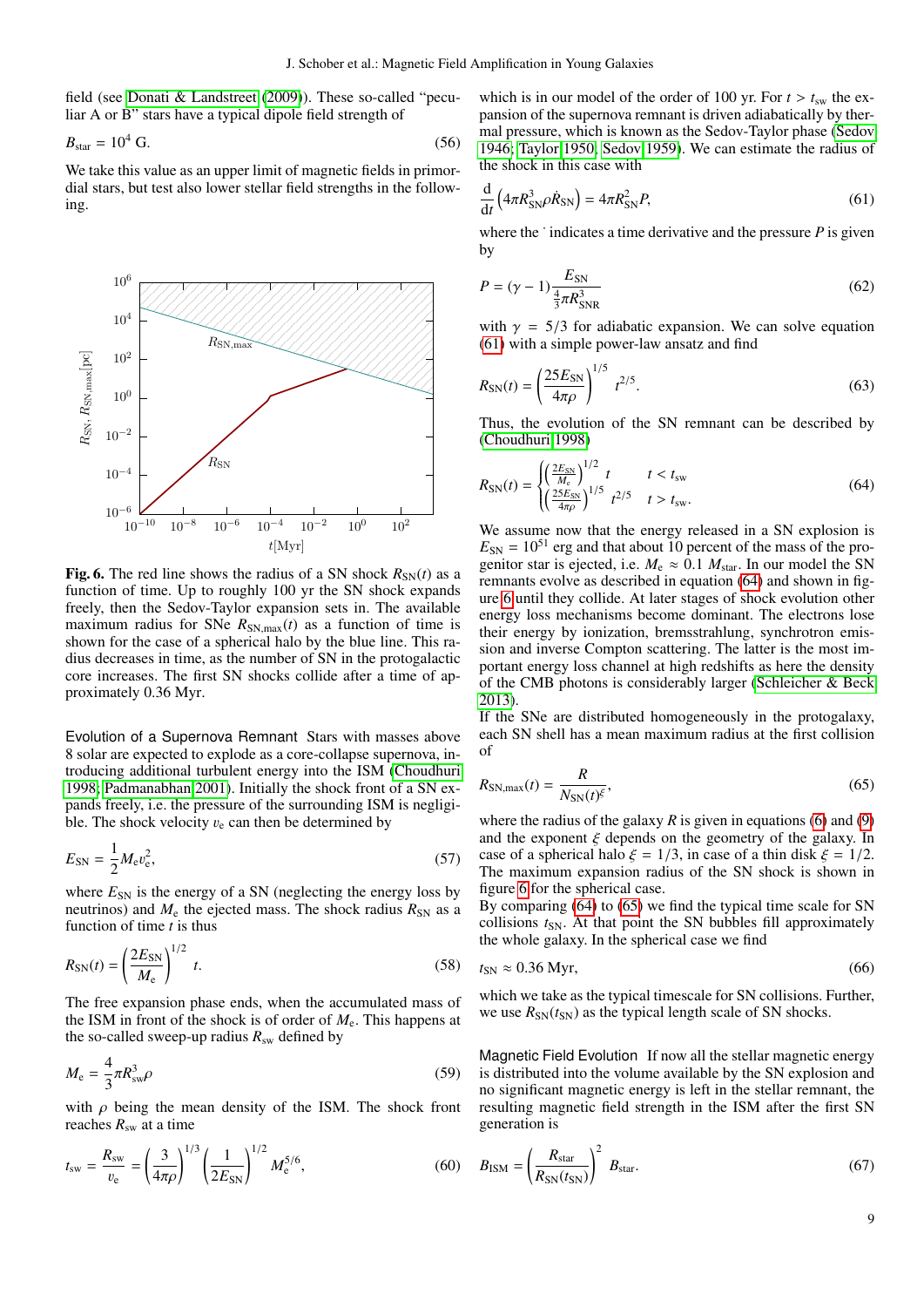Here, we assumed a spherical shape of the galaxy and flux freezing. All the following stars will produce roughly the same amount of magnetic energy, that is then distributed in the ISM by SN. Thus, the time evolution of the stellar magnetic fields in galaxies can be approximated by

$$
B_{\text{ISM}}(t) = \left(\frac{R_{\text{star}}}{R_{\text{SN}}(t_{\text{SN}})}\right)^2 B_{\text{star}} \frac{t}{t_{\text{SN}}}.
$$
 (68)

The values of  $R_{SN}(t_{SN})$  and  $t_{SN}$  depend obviously on the SN rate, which is determined by the parameter  $\alpha$  as defined in [\(28\)](#page-4-5). We obtain for the spherical case:

$$
t_{\rm SN} \propto \alpha^{-5/11} \tag{69}
$$

$$
R_{\rm SN}(t_{\rm SN}) \propto \alpha^{-2/11} \tag{70}
$$

leading to a dependency of the magnetic field distributed by SN on the efficiency of the SN rate of

$$
B_{\text{ISM}}(t) \propto \alpha^{9/11} \, t. \tag{71}
$$

In figure [7](#page-9-0) we show the evolution of the distributed magnetic fields for different mean magnetic fields of the stars  $(10^4$  to  $10^2$ G) and for our fiducial case of  $\alpha \approx 0.01$ . Note that the case of  $10<sup>4</sup>$  G is an upper limit of magnetic fields in massive stars. We assume the magnetic fields of the first stars to be considerably lower.

The distribution of stellar magnetic fields by SNe explosions thus seems to be not important compared to the dynamo amplification in the ISM. However after a sufficient time the SN could contribute to the magnetic energy in the ISM. If the equipartition field strength is roughly  $10^{-6}$  G, the time after which SN distribution becomes important is

$$
t \approx t_{\rm SN} \left(\frac{R_{\rm SN}(t_{\rm SN})}{R_{\rm star}}\right)^2 \left(\frac{10^{-6} \text{ G}}{B_{\rm star}}\right). \tag{72}
$$

For our fiducial model we find that this time is about  $2.2 \times$  $10^6$  Myr in case of typical stellar field strengths of  $10^4$  G. Observations of present-day massive stars indicate that only a few percent have these high field strengths. We thus also consider the more likely case of lower mean stellar fields. For a mean strength of  $10^3$  G we find that a micro-Gauss ISM field is only reached after  $2.2 \times 10^7$  Myr and for a mean strength of  $10^2$  G after  $2.2 \times 10^8$  Myr. Thus, the typical timescales of distribution of stellar magnetic fields by supernovae exceed the age of the Universe by many orders of magnitude and this process cannot be an important contribution for the fields in the ISM, unless the first stars were much stronger magnetized than the presentday stars.

In the case of a flat disk-shaped galaxy, where we assume the parameter  $\xi$  in equation [\(65\)](#page-8-3) to be 1/2, the distribution of stellar magnetic fields proceeds marginally faster. Here the typical time until a field strength of 10<sup>−</sup><sup>6</sup> G in the ISM is reached is roughly a factor of 10 shorter.

In reality the evolution of magnetic fields in SN shock fronts is of course more complicated. In addition to simple flux freezing further amplification processes can take place. [Miranda et al.](#page-12-71) [\(1998\)](#page-12-71) argue that in a multiple explosion scenario of structure formation [\(Ostriker & Cowie 1981;](#page-12-72) [Miranda & Opher 1997\)](#page-12-73) magnetic seed fields of the order of 10<sup>−</sup><sup>10</sup> G can be produced on galactic scales. In their model a Biermann battery is operating in the shock of SN explosions of the first stars as here non-parallel gradients of temperature and density can be established. Recently also [Beck et al.](#page-12-74) [\(2013\)](#page-12-74) have analyzed the magnetic field evolution in protogalaxies based on SN explosions with the cosmological N-body code GADGET. They find that a combination of SNe and subsequent magnetic field amplification leads to magnetic field strengths of the order of a few  $\mu$ G, which is comparable to our results, and that the strength of seed field is coupled to the star formation process.



<span id="page-9-0"></span>Fig. 7. The evolution of the magnetic field, when the only source of magnetic energy in the ISM are stellar magnetic fields distributed by SN explosions. The curves show the results for a spherical halo in our fiducial model with a SN efficiency of  $\alpha = 0.01$ . We show three different mean stellar field strengths:  $10^4$  G (yellow dotted line),  $10^3$  G (green dashed line) and  $10^2$ G (solid red line). With the thin gray line we further indicate the typical saturation strength of a magnetic field generated by a small-scale dynamo.

#### 3.2.2. Dynamo Amplification Driven by SN Turbulence

SN-Driven Dynamo in a Spherical Galaxy In section [2.3](#page-3-2) we discussed the generation of SN turbulence based on numerical simulations. Now we estimate the typical forcing scale  $L_{SN}$  and the fluctuation velocity on that scale  $V_{SN}$  in order to determine the Reynolds number [\(1\)](#page-1-2) and the resulting growth rate of the kinematic small-scale dynamo [\(34\)](#page-4-2). For that we assume that the turbulence driving in the galaxy is in equilibrium.

Then the turbulent pressure, which is roughly

<span id="page-9-2"></span>
$$
P_{\text{turb}} \approx V_{\text{SN}}^2 \rho, \tag{73}
$$

balances the hydrostatic pressure *P* determined by

$$
\frac{\text{d}P}{\text{d}r} = \rho \ g(r). \tag{74}
$$

<span id="page-9-1"></span>The gravitational acceleration in the spherical case is roughly  $g(r) = \frac{4}{3}\pi \rho G r$ . Solving equation [\(74\)](#page-9-1) and setting it equal to equation (73) yields the turbulent velocity  $V_{\text{SM}}$ . We find in the equation  $(73)$  yields the turbulent velocity  $V_{SN}$ . We find in the spherical case:

$$
V_{\rm SN} \approx \left(\frac{2}{3}\pi\rho G\right)^{1/2} R_{\rm sph}.\tag{75}
$$

The forcing length scale can be estimated by comparing the energy input rate with the dissipation rate:

$$
SNR \beta E_{\rm SN} = \frac{\frac{1}{2}\rho V_{\rm SN}^2}{t_{\rm dis}},\tag{76}
$$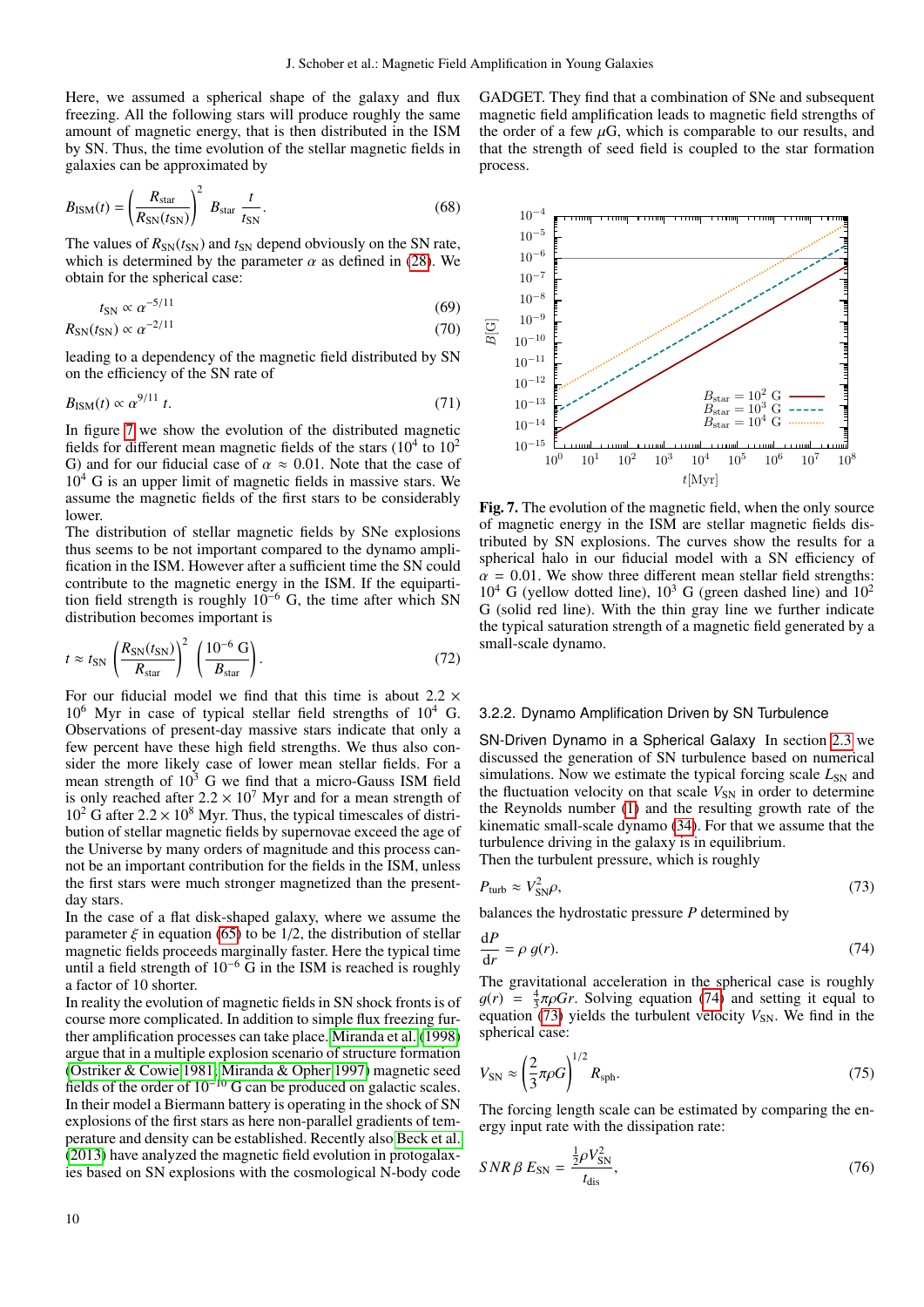

<span id="page-10-1"></span>Fig. 8. The dependency of the SN-driven small-scale dynamo mechanism on the percentage of kinetic energy that goes into turbulence  $\beta$  and the SN efficiency  $\alpha$ . The upper panel shows the different length scales, the middle panel the time until saturation, i.e.  $t_v$  and  $t_l$ , and the lower panel the saturation magnetic field strength  $B_{\text{sat}}$ . We plot all quantities on the viscous scale  $\ell_{\nu}$  and on the turbulent forcing scale *L* as indicated in the figure. The dashed-dotted blue line represents the case of a spherical galaxy with  $\alpha = 0.001$ , the solid blue line the fiducial case of  $\alpha = 0.01$ and the dotted blue line the case of  $\alpha = 0.1$ . The dashed red line shows the results for a disk-like galaxy. There are only 6 lines in the lower plot instead of 8. This results from the fact, that in the spherical case the saturation field strength on the forcing scale does not depend on  $\alpha$  nor on  $\beta$ , in contrary to *L* and  $t_L$  (see equations  $(80)$  to  $(84)$ ).

where the dissipation timescale is

 $t_{\text{dis}} = \frac{L_{\text{SN}}}{V}$  $V_{\rm SN}$  and *S NR* is the supernova rate [\(28\)](#page-4-5). Thus, we find the typical forcing scale of SN-driven turbulence

<span id="page-10-2"></span>
$$
L_{\rm SN} = \frac{\rho V_{\rm SN}^3}{SNR \beta E_{\rm SN}}.\tag{78}
$$

As in the case of the accretion-driven small-scale dynamo we start with an initial magnetic field strength on the viscous scale of

$$
B_{\nu,0} = 10^{-20} \text{ G.}
$$
 (79)

The turbulence driven by SN shocks makes dynamo action possible, which leads to rapid amplification of the seed field according to equations [\(44\)](#page-5-3) and [\(45\)](#page-5-4). For the case of a spherical galaxy we find that the growth rate in the kinematic amplification phase is  $7.1 \times 10^3$  Myr<sup>-1</sup>. After a time of 15 Myr the saturation field<br>strength of  $2.1 \times 10^{-5}$  G is reached on the forcing scale. The strength of  $2.1 \times 10^{-5}$  G is reached on the forcing scale. The characteristic quantities of our fiducial models for the SN-driven dynamo are summarized in the right part of table [1.](#page-7-0)

As in case of accretion turbulence, the efficiency of the smallscale dynamo is sensible to the amount of kinetic energy that goes into turbulence  $\beta$ . Moreover, when modeling the scale of turbulence forcing we add another uncertainty namely the *S NR*, which includes the efficiency parameter  $\alpha$  (see equation [28\)](#page-4-5). In our fiducial model we choose  $\alpha = 0.01$ , but there could easily be a variation of a factor 10. The dependency of the quantities most important for the dynamo amplification on  $\alpha$  and  $\beta$  in case of a spherical halo is the following:

$$
\ell_{\nu, \rm SN} \propto (\alpha \beta)^{-0.28} \tag{80}
$$

<span id="page-10-0"></span>
$$
L_{\rm SN} \propto (\alpha \beta)^{-1} \tag{81}
$$

$$
V_{\rm SN} = \text{const} \tag{82}
$$

 $B_{\nu, \text{sat,SN}} \propto (\alpha \beta)^{0.28}$  $0.28$  (83)

$$
B_{L,\text{sat,SN}} = \text{const} \tag{84}
$$

We show the dependency of the length scales, the time until saturation and the saturation magnetic field strength on  $\beta$  and for different values of  $\alpha$  in figure [8.](#page-10-1)

SN-Driven Dynamo in a Disk-Like Galaxy We perform the same analysis for the disk case. Here the gravitational acceleration becomes independent of the radius for a thin disk, i.e.  $H_{disk} \ll r$ . In that approximation we find  $g(r) \approx 2\pi \rho G H_{disk}$ , which leads to a turbulent velocity of

$$
V_{\rm SN} \approx (2\pi \rho G R_{\rm disk} H_{\rm disk})^{1/2} \,. \tag{85}
$$

The forcing scale can be determined by equation [\(78\)](#page-10-2). In case of a disk-shaped galaxy we find that the typical forcing scale  $L_{SN}$ 

$$
L_{\rm SN} \approx H_{\rm disk}.\tag{86}
$$

We find that the kinematic growth rate in our fiducial model is  $1.9 \times 10^4$  Myr<sup>−1</sup>. The time until saturation on the forcing scale is then only 3.8 Myr and the saturation field strength is 2.7×10<sup>-5</sup> G then only 3.8 Myr and the saturation field strength is  $2.7\times10^{-5}$  G. In case of a disk-shaped galaxy all the quantities (79) to [\(84\)](#page-10-0) are independent of  $\alpha$  and  $\beta$ . For comparison with the spherical galaxy we show them however also in figure [8.](#page-10-1)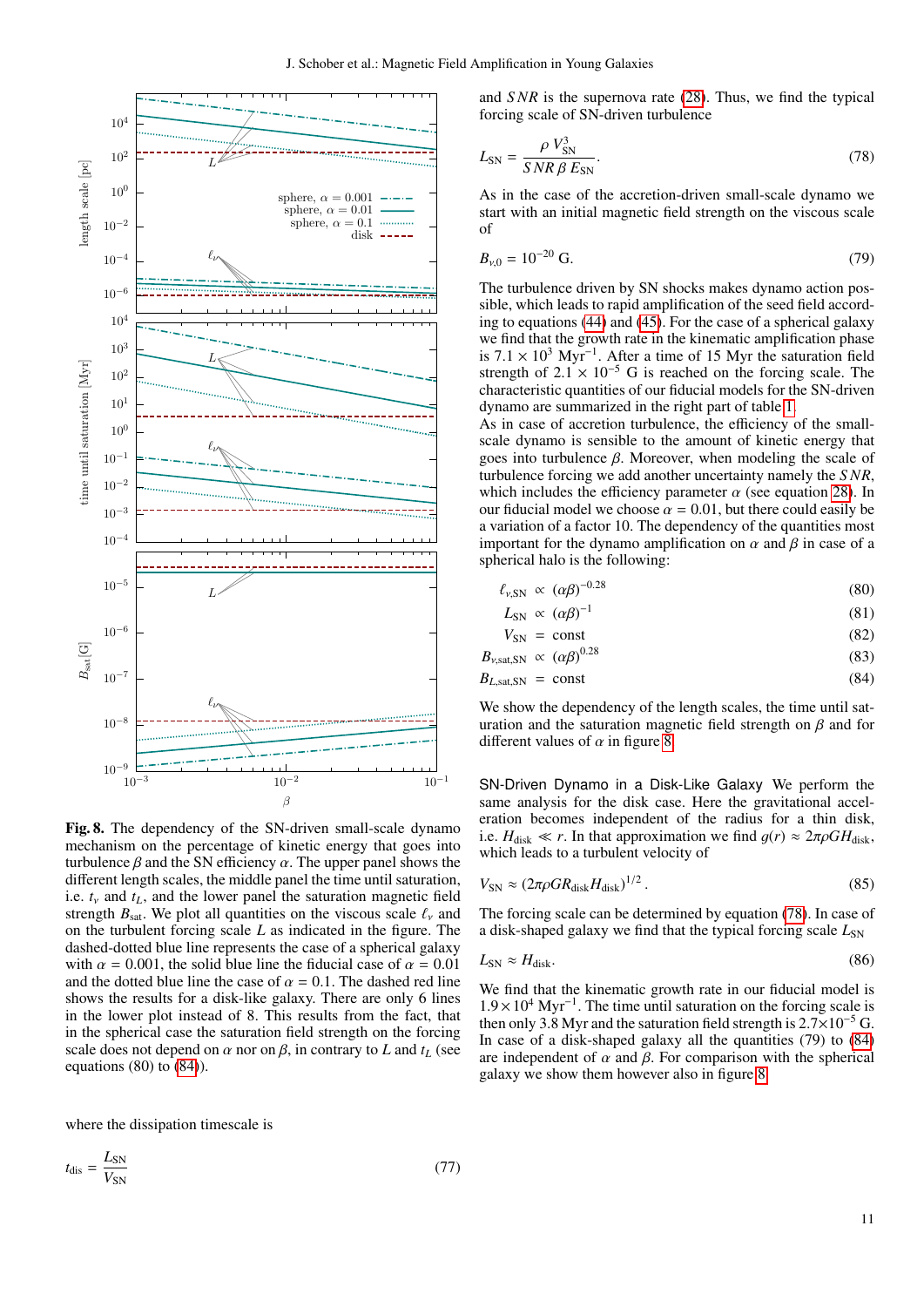# <span id="page-11-0"></span>**4. Conclusions**

In this paper we model the evolution of the (turbulent) magnetic field in a young galaxy. We find that weak magnetic seed fields get amplified very efficiently by the small-scale dynamo (see table [1\)](#page-7-0), which is driven by turbulence from accretion and from supernova (SN) explosions. Dynamo theory predicts that the magnetic field is amplified in two phases: in the kinematic phase the field grows exponentially until the dynamo is saturated on the viscous scale. Then the non-linear phase begins, where the magnetic energy is shifted towards larger scales until saturation on the turbulent forcing scale occurs.

For our fiducial models of a young galaxy we use a fixed particle density of 10 cm<sup>-3</sup> and a temperature of  $5 \times 10^3$  K. We concentrate on two different geometries: a spherical and a diskshaped galaxy (see section [2.1\)](#page-1-3). We determine the viscosity of the plasma, which becomes anisotropic when the plasma becomes magnetized, and the magnetic diffusivity. Turbulence is generated by accretion flows onto the galactic core and also by SN shocks. By estimating typical driving scales and velocities we can determine the hydrodynamic and the magnetic Reynolds number. The magnetic field evolution depends strongly on the type of turbulence, which we assume to be a mixture of solenoidal and compressive modes.

For our fiducial model we find that the dynamo saturates on the largest scale in accretion-driven turbulence after a time of roughly 270 Myr in case of a spherical galaxy and after 24 Myr in case of a disk. Turbulence generated by SN shocks can amplify the magnetic field on shorter timescales, with saturation reached after 15 Myr in a spherical galaxy and 3.8 Myr in a disk. The dynamo timescale is thus comparable to the free-fall time  $t_{\text{ff}} = (3\pi/(32G\rho))^{1/2} \approx 16 \text{ Myr}$ . The age of the Universe at the onset of galaxy formation i.e. at a redshift of 10 is roughly 470 onset of galaxy formation, i.e. at a redshift of 10, is roughly 470 Myr, which is larger than the dynamo timescales by factor of 2 to 120 for our four fiducial models. In the models with the longest amplification times our assumption of constant accretion and supernova rates may thus not be very precise. Nevertheless, these models provide an order of magnitude estimate of the resulting magnetic strength. In case of a disk-like galaxy we can compare the dynamo timescales further to the typical time of one rotation, which turns out to be 340 Myr when using the Kepler velocity [\(49\)](#page-6-3). Thus, we can expect that the small-scale dynamo is saturated within less then one orbital time, the turbulent magnetic field gets ordered and an  $\alpha - \Omega$  dynamo, i.e. a galactic largescale dynamo, sets in. The role of rotation has been analyzed for example by [Kotarba et al.](#page-12-75) [\(2009\)](#page-12-75) and [Kotarba et al.](#page-12-76) [\(2011\)](#page-12-76) in numerical simulations and is extremely important for understanding the present-day large-scale structure of galactic magnetic fields.

The magnetic field strengths predicted by our fiducial models are very high with values between  $1.6 \times 10^{-6}$  G and  $4.3 \times 10^{-6}$  G in the accretion-driven case and between  $2.1 \times 10^{-5}$  G and  $2.7 \times 10^{-5}$  G in the SN-driven case for a spherical galaxy and a disk, respectively. These field strengths are comparable with the ones observed in the local Universe, where the typical turbulent field component in present-day disk galaxies is  $(2 – 3) \times 10^{-5}$  G in spiral arms and bars and up to  $(5 - 10) \times 10^{-5}$  G in the central starburst regions [\(Beck 2011\)](#page-12-1). New radio observations detect also magnetic fields in dwarf galaxies. Their field strengths, which seem to be correlated with the SFR, are typically a factor of roughly three lower compared to the one in spiral galaxies (Chyży et al.  $2011$ ).

Our calculations suggest that the turbulent magnetic field of a galaxy was very high already at high redshifts. An observational confirmation of this result is very complicated. A hint towards an early generation of the turbulent magnetic field in galaxies comes from [Hammond et al.](#page-12-9) [\(2012\)](#page-12-9). They analyze the rotation measure of a huge catalog of extragalactic radio sources as a function of redshift and find that it is constant up to redshifts of 5.3, which is the maximum redshift in their dataset. A very powerful tool provides moreover the far-infrared (FIR) - radio correlation, which relates the star formation rate to the synchrotron loss of cosmic ray electrons. It is observed to be constant up to redshifts of roughly 2 [\(Sargent et al. 2010;](#page-12-10) [Bourne et al. 2011\)](#page-12-11), but is expected to break down at a higher redshift, which depends on the star formation rate and the evolution of typical ISM densities [\(Schleicher & Beck 2013\)](#page-12-13). With new instruments like SKA and LOFAR our knowledge about the evolution of the cosmic magnetic fields will increase.

Besides our fiducial models we analyze the effect of changing the amount of kinetic energy that goes into turbulence and find that the dynamo is more efficient with increasing turbulent energy, which is intuitively clear. Furthermore we determine the small-scale dynamo evolution for a varying supernova rate (*S NR*), which is important for estimating the driving scale of SN turbulence in the case of a spherical core. As expected the time until saturation increases with increasing *S NR*. However, the typical largest scale of the magnetic field decreases with the *S NR*.

We further estimate the effect of magnetic field enrichment in galaxies by distributing stellar fields by SN explosions. As an estimate of the magnetic energy in the first stars is very hard, we determine the expected magnetic field evolution in the ISM for three different cases. An upper limit of magnetic field strengths of the primordial stars is  $10^4$  G, which is a value observed in a the few percent of present-day massive stars that are magnetized. Distributing these mean stellar fields by SNe in the ISM, we find that a ISM field strength of  $10^{-6}$  G is reached after  $10^6$  Myr, which is already longer than the Hubble time. Thus, the dynamo increases the magnetic field strength much faster.

With our model we have shown that the small-scale dynamo can amplify weak magnetic seed fields in the ISM of early galaxies on relatively short time scales compared to other evolutionary timescales. This leads to the build-up of strong magnetic fields already at very early phases of (proto)galactic evolution. Theoretical models of galaxy evolution describe a collapse of a spherical object to a disk. Comparison of the gravitational energy,  $3/5GM^2R^{-3} \approx 10^{55}$  erg, with the magnetic energy at dy-<br>namo saturation  $R^2/(8\pi) \approx 10^{53}$  erg, shows that the field is not namo saturation,  $B^2/(8\pi) \approx 10^{53}$  erg, shows that the field is not<br>strong enough to prevent to collapse. Still the magnetic field prostrong enough to prevent to collapse. Still the magnetic field produced by the small-scale dynamo has potentially strong impact on ISM dynamics and subsequent star formation.

*Acknowledgements.* We thank the anonymous referee for useful comments on our manuscript. We acknowledge funding through the *Deutsche Forschungsgemeinschaft* (DFG) in the *Schwerpunktprogramm* SPP 1573 "Physics of the Interstellar Medium" under grant KL 1358/14-1 and SCHL 1964/1-1. Moreover, we thank for financial support by the *Baden-Württemberg-Stiftung* via contract research (grant P-LS-SPII/18) in their program "Internationale Spitzenforschung II" as well as the DFG via the SFB 881 "The Milky Way System" in the sub-projects B1 and B2. J. S. acknowledges the support by IMPRS HD. D. R. G. S. thanks for funding via the SFB 963/1 (project A12) on "Astrophysical flow instabilities and turbulence".